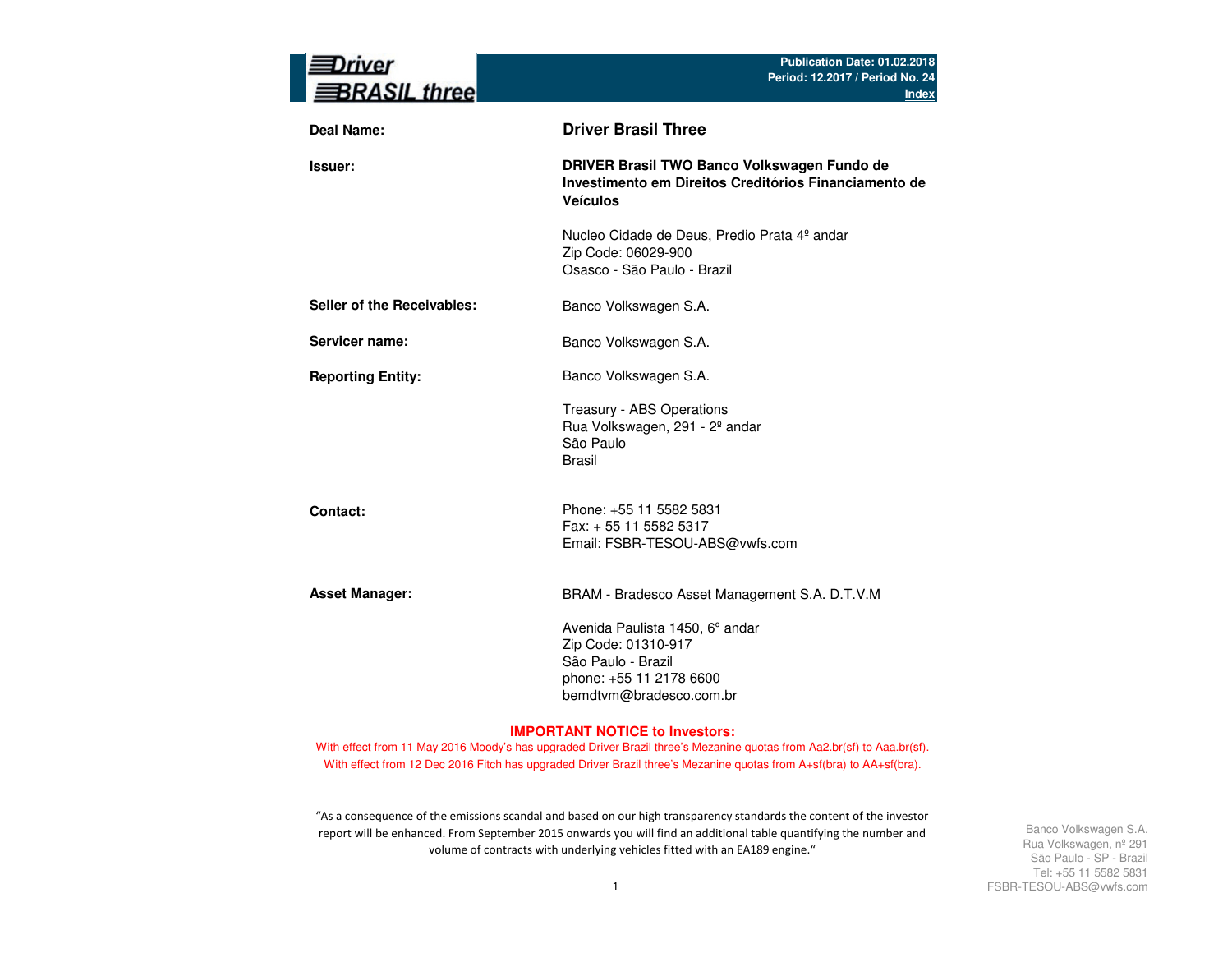

# **Contents**

| Page           | <b>Table of Contents</b>           |
|----------------|------------------------------------|
| 1              | Cover                              |
| 2              | <b>Contents</b>                    |
| 3              | <b>Reporting Details</b>           |
| 4              | <b>Parties Overview</b>            |
| 5              | <b>Transaction Events I</b>        |
| 6              | <b>Transaction Events II</b>       |
| $\overline{7}$ | <b>Transaction Events III</b>      |
| 8              | Information regarding the Notes I  |
| 9              | Information regarding the Notes II |
| 10             | <b>Credit Enhancement</b>          |
| 11             | <b>Swap Fixing / Waterfall</b>     |
| 12             | <b>Amortisation Profile I</b>      |
| 13             | <b>Amortisation Profile II</b>     |
| 14             | <b>Run Out Schedule I</b>          |
| 15             | <b>Run Out Schedule II</b>         |
| 16             | <b>Outstanding Contracts</b>       |
| 17             | <b>Delinquencies</b>               |
| 18             | <b>Recoveries</b>                  |
| 19             | Pool Data I                        |
| 20             | Pool Data II                       |
| 21             | Pool Data III                      |
| 22             | Pool Data IV                       |
| 23             | Pool Data V                        |
| 24             | Pool Data VI                       |
| 25             | Glossary                           |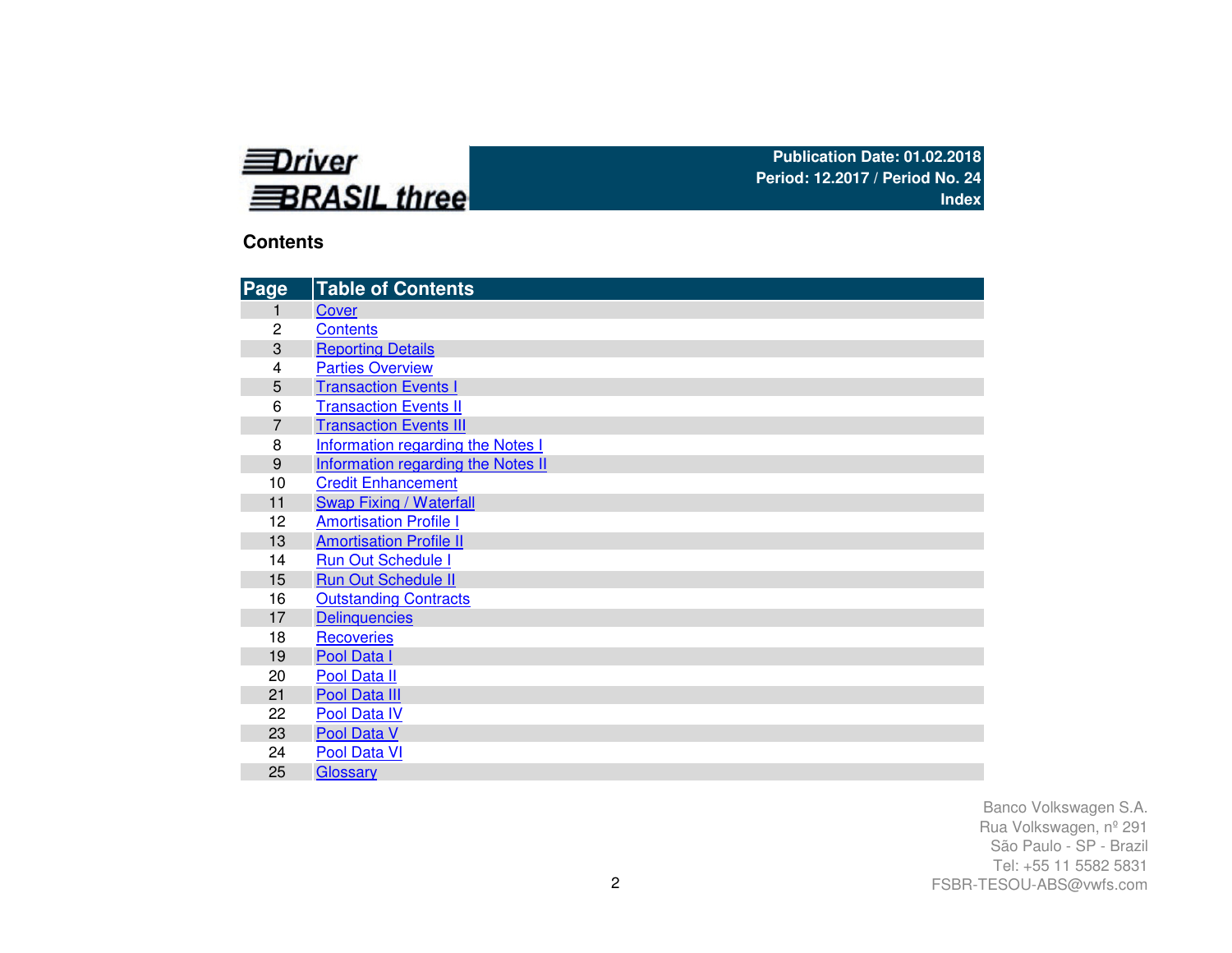# **EDriver BRASIL three**

# **Reporting Details**

| 15/12/2015 Publication Date:        | 01/02/2018                          |
|-------------------------------------|-------------------------------------|
| December 2017 Payment Date:         | 06/12/2017 (4th of each month)      |
| December 2020 Reporting Date:       | 31/12/2017 (last day of each month) |
| 10/12/2015 Asset Collection Period: | from 01/12/2017 until 31/12/2017    |
| 24 Interest Accrual Period          | from 07/11/2017 until 06/12/2017    |
| monthly Note Payment Period:        | from 07/11/2017 until 06/12/2017    |
| 05/01/2018 Days accrued:            | -21                                 |
|                                     |                                     |

| <b>Type of Car at Pool Cut</b> | <b>Number of</b><br><b>Contracts</b> | Percentage of<br><b>Contracts</b> | <b>Outstanding</b><br><b>Discounted</b><br><b>Principal Balance</b> | <b>Percentage Outstanding</b><br><b>Discounted Principal</b><br><b>Balance</b> |
|--------------------------------|--------------------------------------|-----------------------------------|---------------------------------------------------------------------|--------------------------------------------------------------------------------|
| New Cars                       | 68.792                               | 88,84%                            | 964.929.634,90                                                      | 89,93%                                                                         |
| Used Cars                      | 8.643                                | 11.16%                            | 108.051.743,36                                                      | 10,07%                                                                         |
| <b>Total</b>                   | 77.435                               | 100,00%                           | 1.072.981.378,26                                                    | 100,00%                                                                        |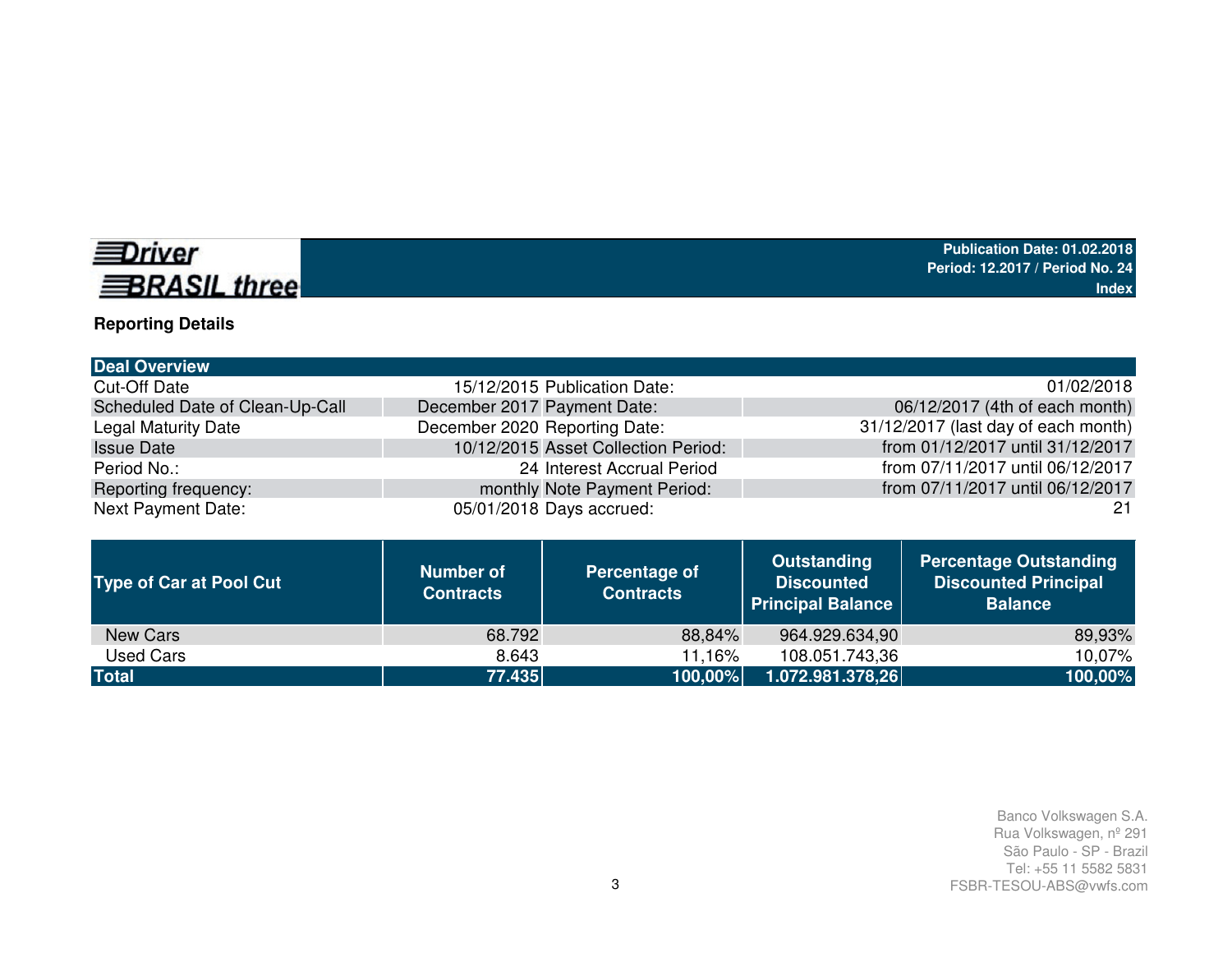

#### **Parties Overview**

| <b>Administrator:</b>     | <b>BEM DISTRIBUIDORA DE TÍTULOS E VALORES</b><br><b>MOBILIÁRIOS LTDA</b><br>Cidade de Deus<br>Bairro Vila Yara - 4º andar<br>Osasco - São Paulo - Brazil<br>phone: +55 11 3684 4522<br>http://www.bradescobemdtvm.com.br/                                                                                                                                              | <b>Asset Manager:</b>    | <b>BRAM - Bradesco Asset Management S.A. D.T.V.M</b><br>Avenida Paulista 1450, 6 <sup>°</sup> andar<br>Zip Code: 01310-917<br>São Paulo - Brazil<br>phone: +55 11 2178 6600<br>bemdtvm@bradesco.com.br |                                                                                                    |
|---------------------------|------------------------------------------------------------------------------------------------------------------------------------------------------------------------------------------------------------------------------------------------------------------------------------------------------------------------------------------------------------------------|--------------------------|--------------------------------------------------------------------------------------------------------------------------------------------------------------------------------------------------------|----------------------------------------------------------------------------------------------------|
| <b>Custodian Bank:</b>    | Banco Bradesco S.A.<br>Cidade de Deus<br>Bairro Vila Yara - 2 <sup>°</sup> andar<br>Osasco - São Paulo - Brazil<br>phone: 3684 9431<br>www.bradescocustodia.com.br                                                                                                                                                                                                     | <b>Collection Agent:</b> | Banco Volkswagen S.A.<br>Treasury - ABS Operations<br>Rua Volkswagen, 291<br>São Paulo<br><b>Brazil</b><br>Phone: +55 11 5582 5831<br>FSBR-TESOU-ABS@vwfs.com                                          |                                                                                                    |
| <b>Swap Counterparty:</b> | <b>Banco Santander (Brasil) S.A.</b><br>Avenida Presidente Juscelino Kubitschek, 2235<br>Bloco A<br>São Paulo - SP<br><b>Brazil</b><br>phone: +55 11 3553 6792<br>www.santander.com.br                                                                                                                                                                                 | <b>Clearing System:</b>  | <b>CETIP S.A. - Mercados Organizados</b><br>Av. Brigadeiro Faria Lima, 1663, 1º andar<br>Jardim Paulistano São Paulo - SP<br>CEP: 01452-001<br>phone: +55 11 4152 9370<br>atendimento@cetip.com.br     |                                                                                                    |
| <b>Rating Agencies</b>    | Moody's América Latina Ltda.<br>Avenida Nações Unidas, 12551 16 <sup>°</sup> andar<br>04578-903 São Paulo<br><b>Brazil</b><br>phone: +55 11 3043 7305<br>daniela.jayesuria@moodys.com<br>www.moodys.com.br<br>Fitch Ratings Brasil Ltda.<br>Alameda Santos, 700 7° andar<br>01418-100 São Paulo<br>Brazil<br>phone: +55 11 4504 2200<br>juliana.ayoub@fitchratings.com |                          |                                                                                                                                                                                                        | Banco Volkswagen S.A.<br>Rua Volkswagen, nº 291<br>São Paulo - SP - Brazil<br>Tel: 55 11 5582 5831 |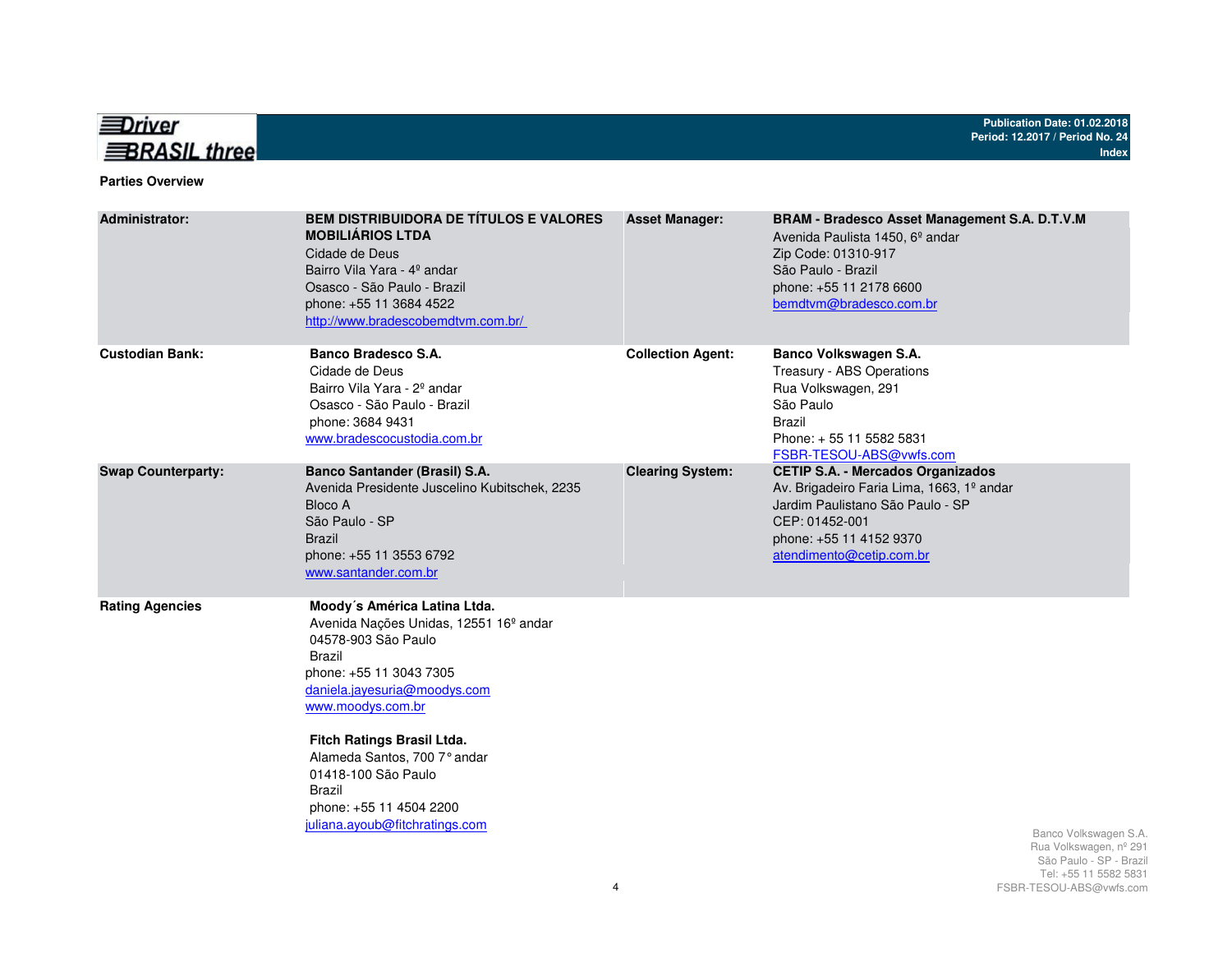

### **Transaction Events (I)**

| <b>Clean-Up Call Condition</b>                         |       |                                                             |
|--------------------------------------------------------|-------|-------------------------------------------------------------|
| Percentage of Current Outstanding Discounted Portfolio | 6.37% |                                                             |
| Min. Percentage of Outstanding Discounted Portfolio    |       | <b>10,00%</b> The Clean-Up-Call Condition has been reached. |

### **Clean-Up Call**

Banco Volkswagen S.A. will have the right at its option to exercise a Clean-Up Call and to repurchase the Loan Receivables from Driver Brasil One when the sum of the Discounted Principal Balance for all loan contracts is less than 10 per cent. of the sum of the Discounted Principal Balance for all Loan contracts as of the Cut Off Date, provided that all payment obligations under the Quotas will be thereby fulfilled.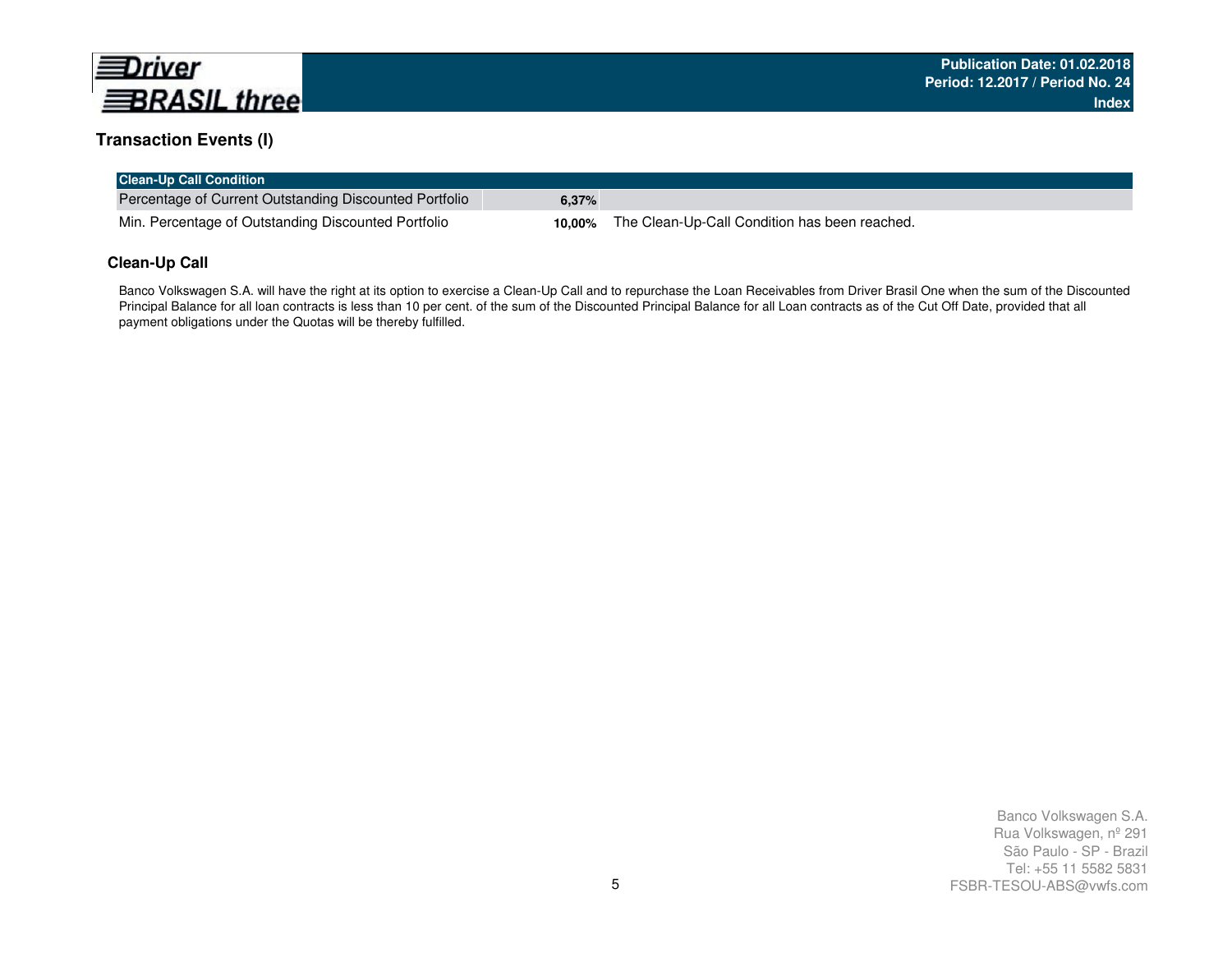

### **Transaction Events (II)**

| <b>Credit Enhancement Increase Conditions</b>                                                                                                                 |     |
|---------------------------------------------------------------------------------------------------------------------------------------------------------------|-----|
| Level 1a Credit Enhancement Increase Condition - Cumulative Late Delinguencies do not amount to 1.5% for any<br>Payment Date before and incp. 12/2016         | NO. |
| Level 1b Credit Enhancement Increase Condition -Cumulative Late Delinguencies do not amount to 3.5% for any<br>Payment Date between 01/2017 and incp. 12/2017 | NO. |
| Level 2 Credit Enhancement Increase Condition - Cumulative Late Delinguencies do not amount to 5.0% for any<br><b>Payment Date</b>                            | ΝO  |

|                                   |     | <b>Outstanding</b><br><b>Discounted Principal</b><br><b>Balance (in Arrears)</b> |     | <b>Outstanding Discounted</b><br><b>Principal Balance (at</b><br><b>Late Delinguency)</b> |
|-----------------------------------|-----|----------------------------------------------------------------------------------|-----|-------------------------------------------------------------------------------------------|
| Cumulative Late Delinquencies BOP | R\$ | 3.888.838,45                                                                     | R\$ | 7.617.729,28                                                                              |
| Late Delinguencies                | R\$ | 218.290,33                                                                       | R\$ | 242.505,16                                                                                |
| Cumulative Late Delinguencies EOP | R\$ | 4.107.128,78                                                                     | R\$ | 7.860.234,44                                                                              |
|                                   |     |                                                                                  |     |                                                                                           |

| Discounted Principal Balance as of Pool-Cut Date             | 1.072.981.378,26 |
|--------------------------------------------------------------|------------------|
| Cumulative Late Delinquency as percentage of DPB at Pool-Cut | 0.73256%         |

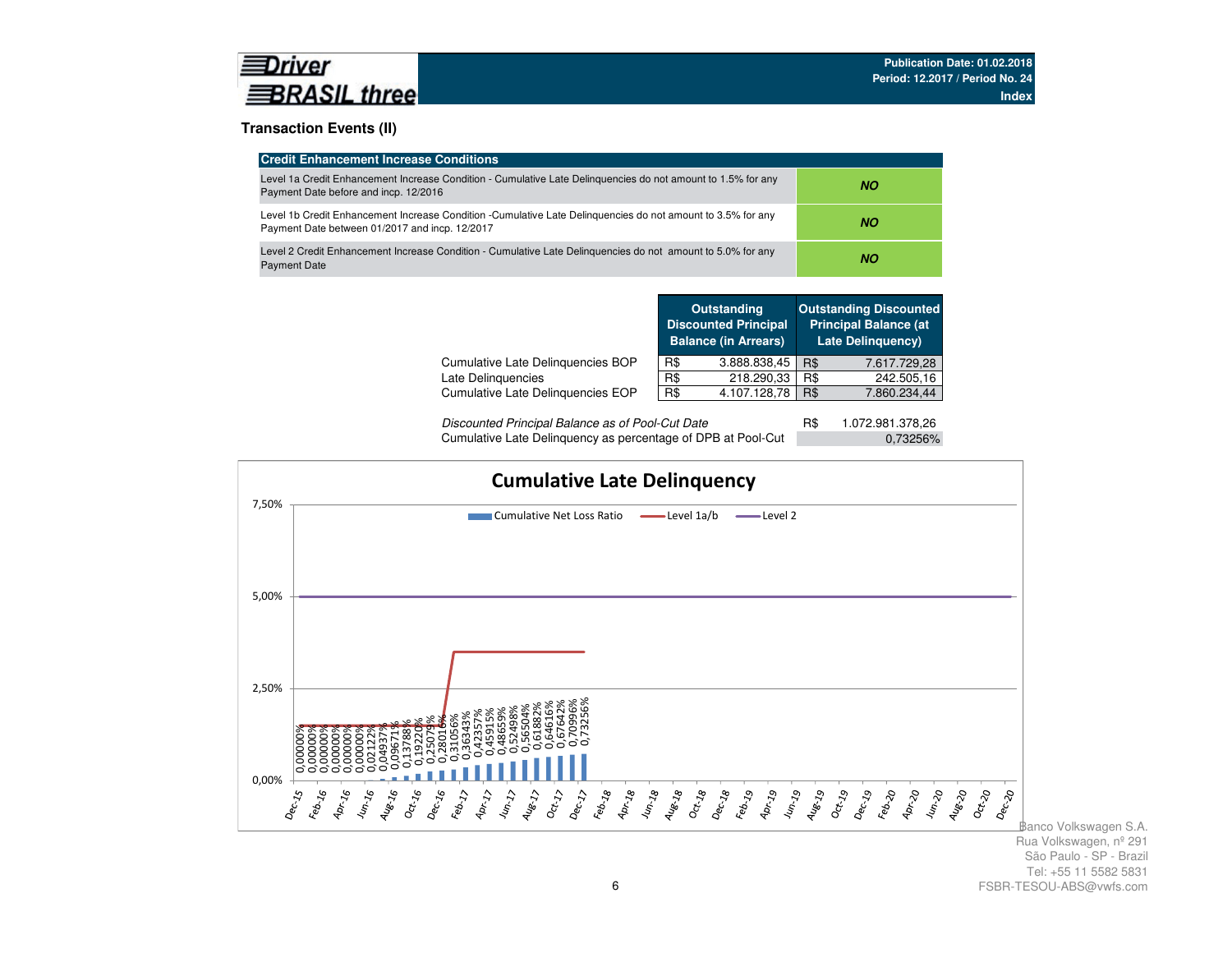

# **Transaction Events (III)**

| Administrator            | <b>Fitch</b>     |                | Moody's          |                 |
|--------------------------|------------------|----------------|------------------|-----------------|
| <b>BEM DTVM</b>          | <b>Long Term</b> | <b>Outlook</b> | <b>Long Term</b> | <b>Outlook</b>  |
| Rating                   | AAA (bra)        | Stable         | Aaa.br           | Stable          |
|                          |                  |                |                  |                 |
| <b>Custodian Bank</b>    | <b>Fitch</b>     |                | Moody's          |                 |
| Banco Bradesco           | Long Term        | <b>Outlook</b> | <b>Long Term</b> | <b>Outlook</b>  |
| Rating                   | AAA (bra)        | Stable         | Aaa.br           | Stable          |
|                          |                  |                |                  |                 |
| <b>Swap Counterparty</b> | <b>Fitch</b>     |                | Moody's          |                 |
| Santander                | <b>Long Term</b> | <b>Outlook</b> | <b>Long Term</b> | <b>Outlook</b>  |
| Rating                   | AAA (bra)        | Negative       | Aaa.br           | <b>Negative</b> |
|                          |                  |                |                  |                 |
| <b>Servicer</b>          | <b>Fitch</b>     |                | <b>Moody's</b>   |                 |
| Banco Volkswagen S.A.    | Long Term        | <b>Outlook</b> | <b>Long Term</b> | <b>Outlook</b>  |
| Rating                   | n.a.             | n.a.           | n.a.             | n.a.            |

Rating and the method of the method is a method in the method in the method in the method in  $n$  a. In the method in  $n$  a.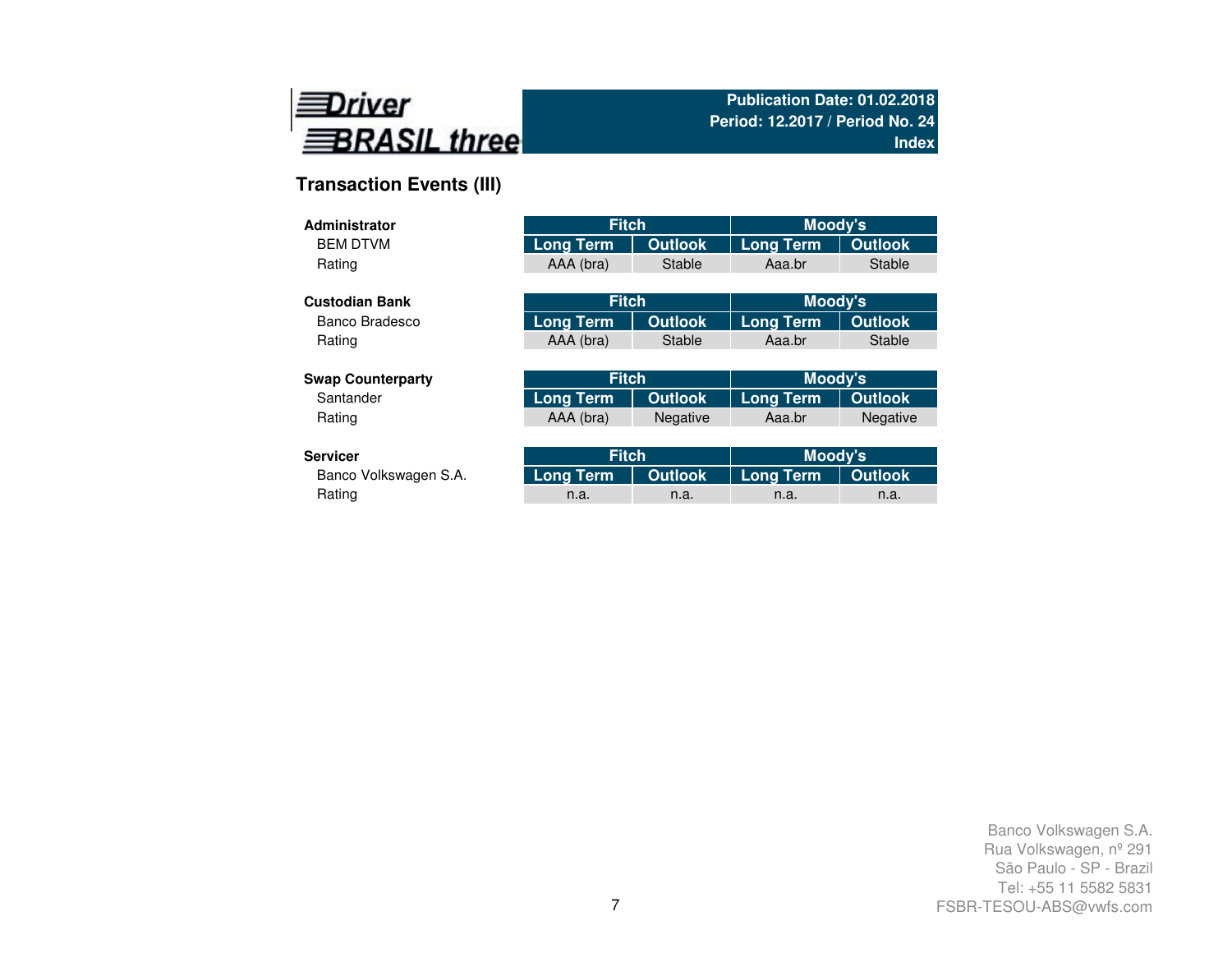

# **Information regarding the Notes I**

| <b>Rating at Issue Date</b>    |     | <b>Senior Quota</b> | <b>Mezzanine Quota</b> |
|--------------------------------|-----|---------------------|------------------------|
| Moody's                        |     | Aaa.br              | Aa2.br                 |
| <b>Fitch Ratings</b>           |     | AAA(bra)            | $A+(bra)$              |
| <b>Current Rating</b>          |     | <b>Senior Quota</b> | <b>Mezzanine Quota</b> |
| Moody's                        |     | Aaa.br              | Aaa.br                 |
| <b>Fitch Ratings</b>           |     | AAA(bra)            | $AA+sf(bra)$           |
| <b>Information on Notes</b>    |     | <b>Senior Quota</b> | <b>Mezzanine Quota</b> |
| Legal maturity date            |     | December 2020       | December 2020          |
| Scheduled Clean Up Call        |     | December 2017       | December 2017          |
| ISIN:                          |     | BRDRVRCTF006        | BRDRVRCTF014           |
| <b>Nominal Amount</b>          | R\$ | 10.000,00           | R\$<br>10.000,00       |
| <b>Information on Interest</b> |     | <b>Senior Quota</b> | <b>Mezzanine Quota</b> |
| Spread/Margin                  |     | $175$ bps           | $285$ bps              |
| <b>Index Rate</b>              |     | Daily CDI           | Daily CDI              |
| Fixed/Floating                 |     | floating            | floating               |
| <b>Current Coupon</b>          |     | Daily CDI + 175     | Daily CDI + 285        |
| Day Count Convention           |     | actual/252          | actual/252             |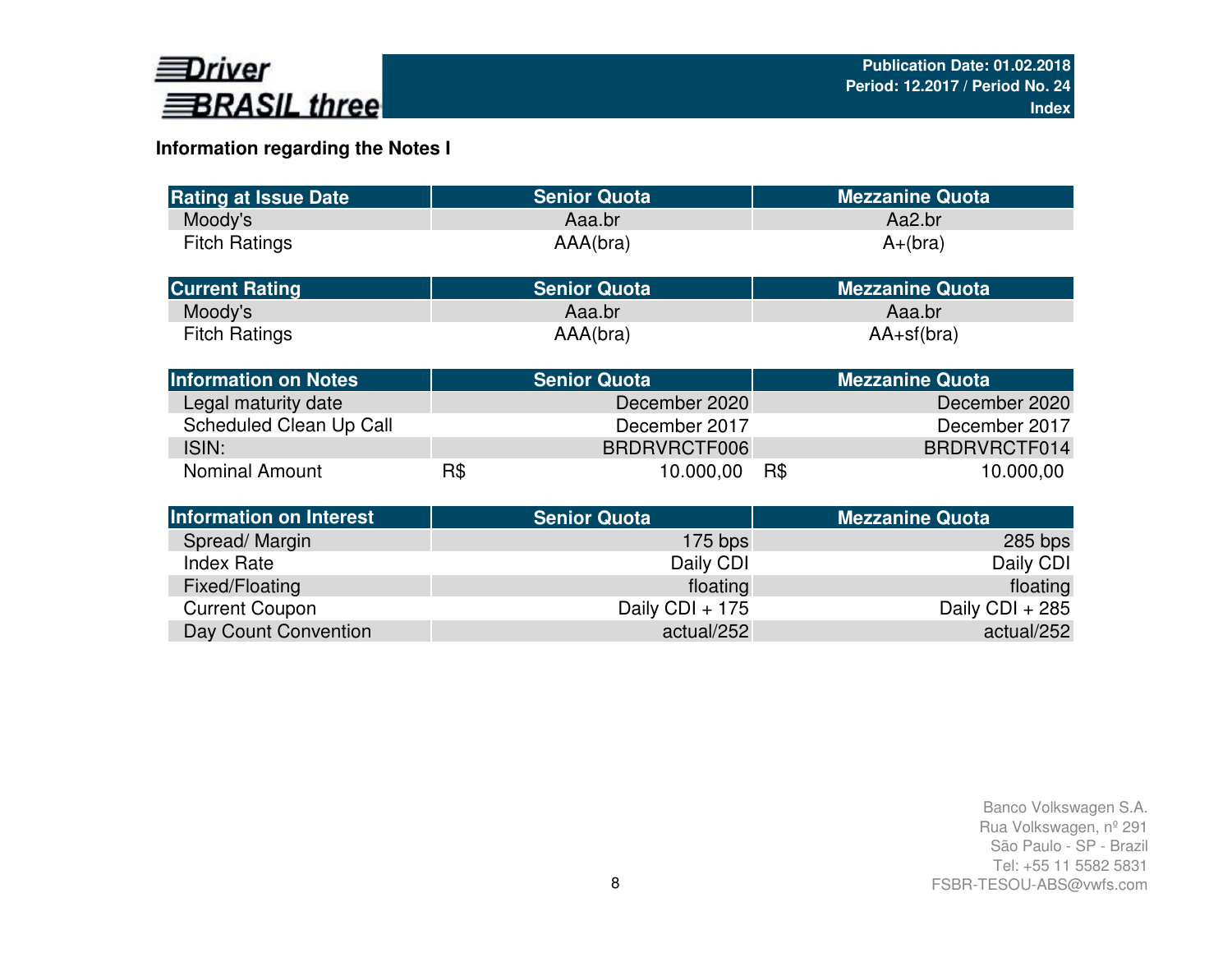

# **Information regarding the Notes II**

| Monthly Period:                      | 31/12/2017                  |
|--------------------------------------|-----------------------------|
| Payment Date:                        | 06/12/2017                  |
| Interest Accrual Period (from/until) | 07/11/2017 until 06/12/2017 |
| Days accrued                         |                             |
| Index Rate                           | Daily CDI                   |
| Index Rate as of Month End           | 6.89%                       |
| Day Count Convention                 | actual/252                  |

| <b>Interest Payments</b>                      |            | Senior Quota Mezzanine Quota |           |
|-----------------------------------------------|------------|------------------------------|-----------|
| Total Interest Amount of the Reporting Period | <b>R\$</b> | 764.018,08 R\$               | 33.584,94 |

| Note Balance                           |     | <b>Senior Quota</b>     | <b>Mezzanine Quota</b> |              |  |  |  |  |
|----------------------------------------|-----|-------------------------|------------------------|--------------|--|--|--|--|
| Note Balance as of Beginning of Period | R\$ | 97.900.000.00           | R\$                    | 3.857.000.00 |  |  |  |  |
| Note Balance as of End of Period       |     | R\$ 83.400.000.00       | R\$                    | 3.607.000.00 |  |  |  |  |
| <b>Principal Amortization</b>          |     | R\$ 14.500.000,00   R\$ |                        | 250.000,00   |  |  |  |  |

| Payments to Investors (per note) |     | <b>Senior Quota</b> | <b>Mezzanine Quota</b> |        |  |  |  |
|----------------------------------|-----|---------------------|------------------------|--------|--|--|--|
| Interest                         | R\$ | 7.69                | R\$                    | 21.95  |  |  |  |
| <b>Principal Amortization</b>    | R\$ | 145.93              | - R\$                  | 163.40 |  |  |  |
| Number of Notes                  |     | 99.360              |                        | 1.530  |  |  |  |

| <b>Senior Quota</b> | <b>Mezzanine Quota</b> |
|---------------------|------------------------|
| 7.40%               | 5,97%                  |
| 10.15%              | 6.62%                  |
| 10.00%              | 6,60%                  |
|                     |                        |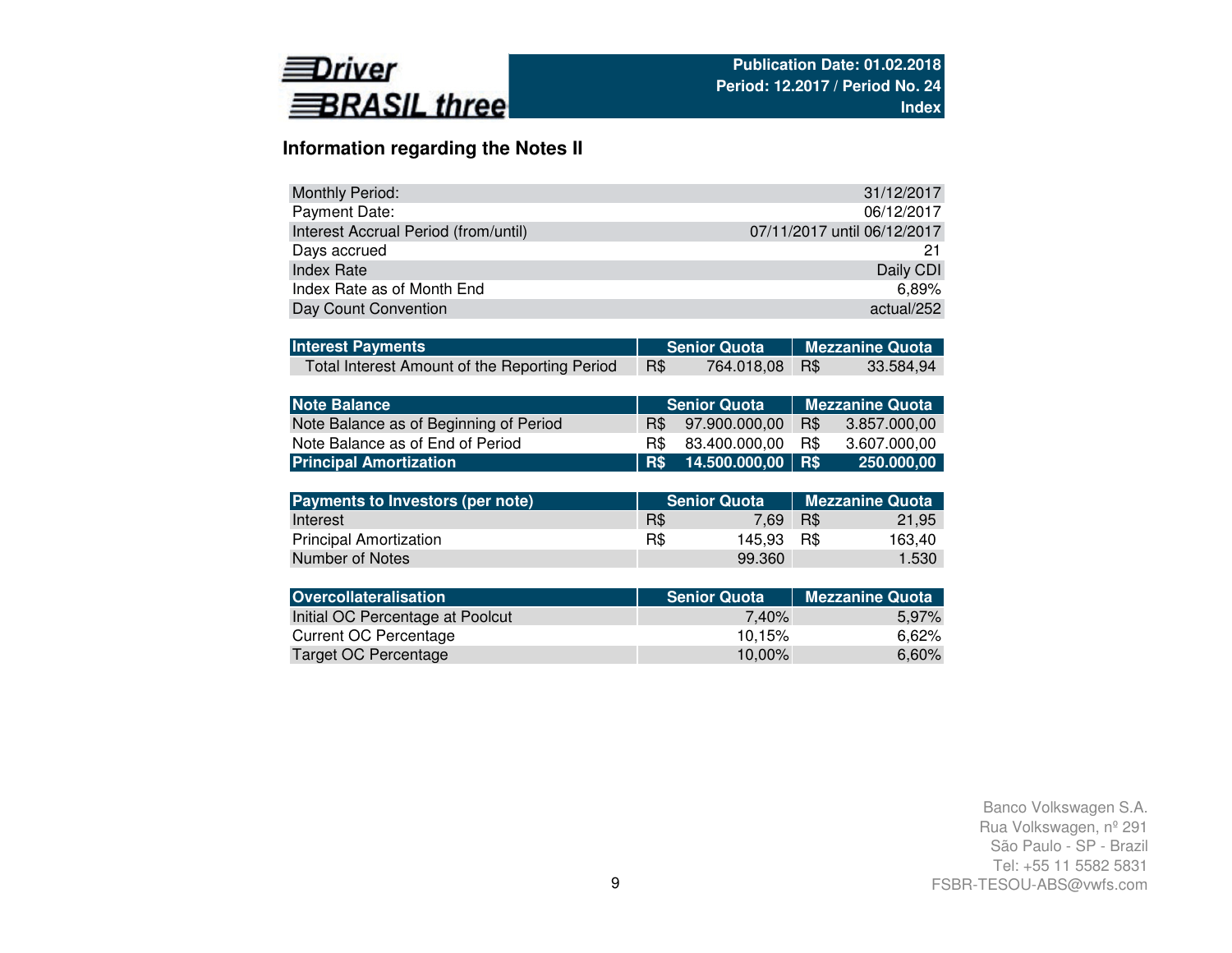

# **Credit Enhancement**

| <b>Credit Enhancement @ Pool-Cut</b> | % of Discounted Principal Balance | Value          |
|--------------------------------------|-----------------------------------|----------------|
| Mezzanine Quota                      | 1,43% R\$                         | 15.300.000,00  |
| Subordinated Quota                   | 8,56% R\$                         | 91.900.000,00  |
| Overcollateralization                | 9,99% R\$                         | 107.200.000,00 |
| Cash Collateral Account              | 1,00% R\$                         | 10.729.813,78  |

## **Calculation of Credit Enhancement**

- The Senior Quota benefits from the Mezzanine, Subordinated Quotas and the Cash Collateral Account;
- The Mezanine Quota benefits from the Subordinated Quota and the Cash Collateral Account;
- The transaction starts with sequential amortisation and therefore initially only the Senior Quota will receive principal payments;

● The transaction switches into pro rata amortisation once an overcollateralisation percentage (i.e. credit enhancement excluding cash collateral) of OC-Percentage for the Senior Quota and OC-Percentage for the Mezanine Quota has been reached.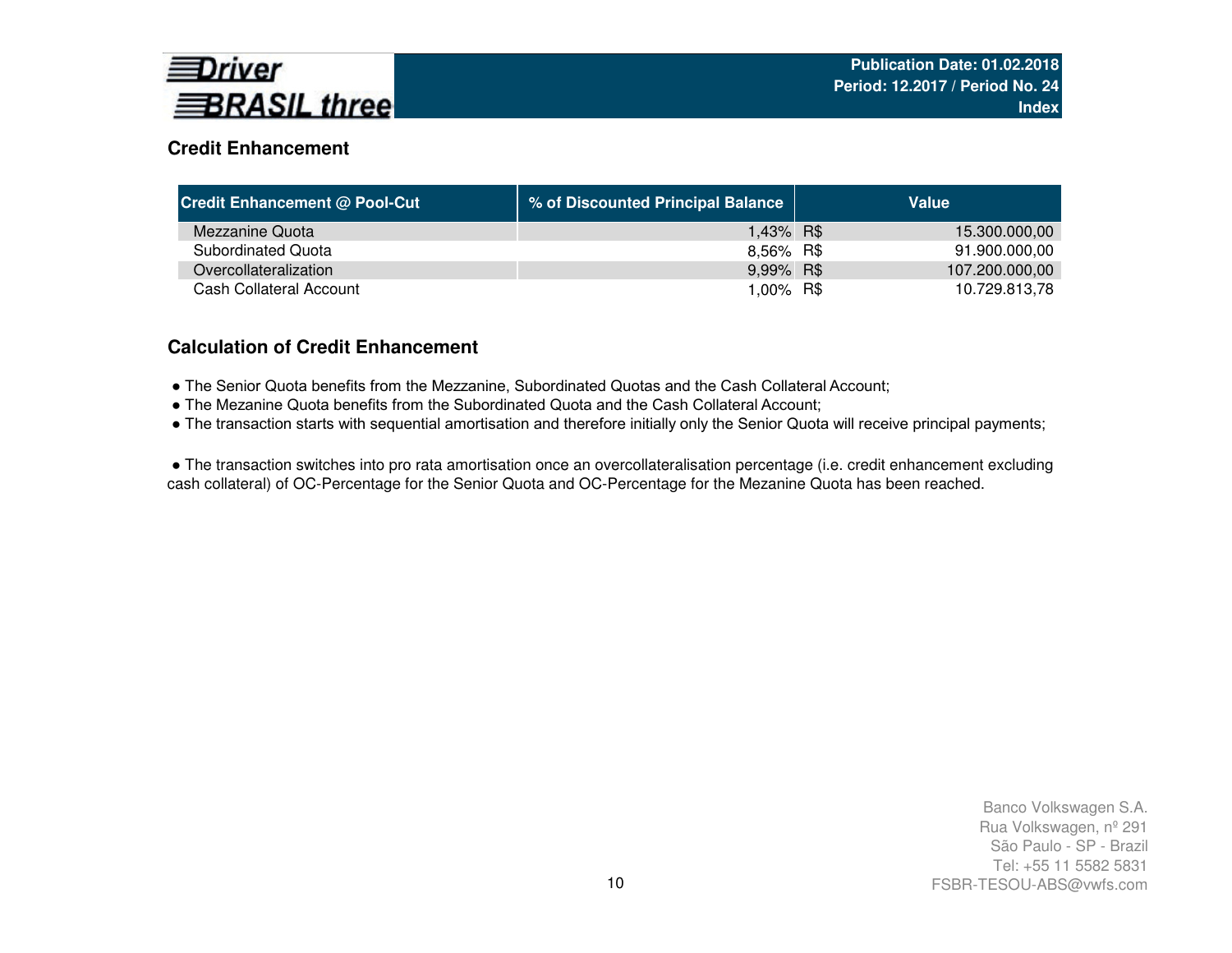

# **Swap Fixing / Waterfall**

| <b>Amortising Interest Rate Swap</b>         |     | <b>Senior Quota</b>           | <b>Mezzanine Quota</b>        |
|----------------------------------------------|-----|-------------------------------|-------------------------------|
| Initial Principal                            | R\$ | 993.600.000,00                | R\$<br>15.300.000,00          |
| Underlying Principal for Reporting Period    | R\$ | 83.400.000,00                 | 3.607.000,00<br>R\$           |
| Paying Leg                                   |     | Fix Interest Rate             | Fix Interest Rate             |
| Receiving Leg                                |     | <b>Floating Interest Rate</b> | <b>Floating Interest Rate</b> |
|                                              |     |                               |                               |
| <b>Waterfall</b>                             |     |                               |                               |
| Available Distribution Amount                | R\$ | 27.161.828,95                 |                               |
| 1) Fees                                      | R\$ | (69.653,23)                   |                               |
| 2) Net Swap Payments                         | R\$ | (530.902, 77)                 |                               |
| 3) Interest Senior Quota                     | R\$ | (588.817,76)                  |                               |
| 4) Interest Mezzanine Quota                  | R\$ | (28.567, 27)                  |                               |
| 5) Payment to Cash Collateral Account        | R\$ | (10.717.780,68)               |                               |
| 6) Redemption Senior Quota                   | R\$ | (15.226.000,00)               |                               |
| 7) Redemption Mezzanine Quota                | R\$ |                               |                               |
| 8) Redemption Subordinated Quota             | R\$ | $\overline{\phantom{a}}$      |                               |
| 9) Remaining Amount Due to Rounding          | R\$ | (107, 24)                     |                               |
| <b>Remaining Balance from Current Period</b> |     | 0,00                          |                               |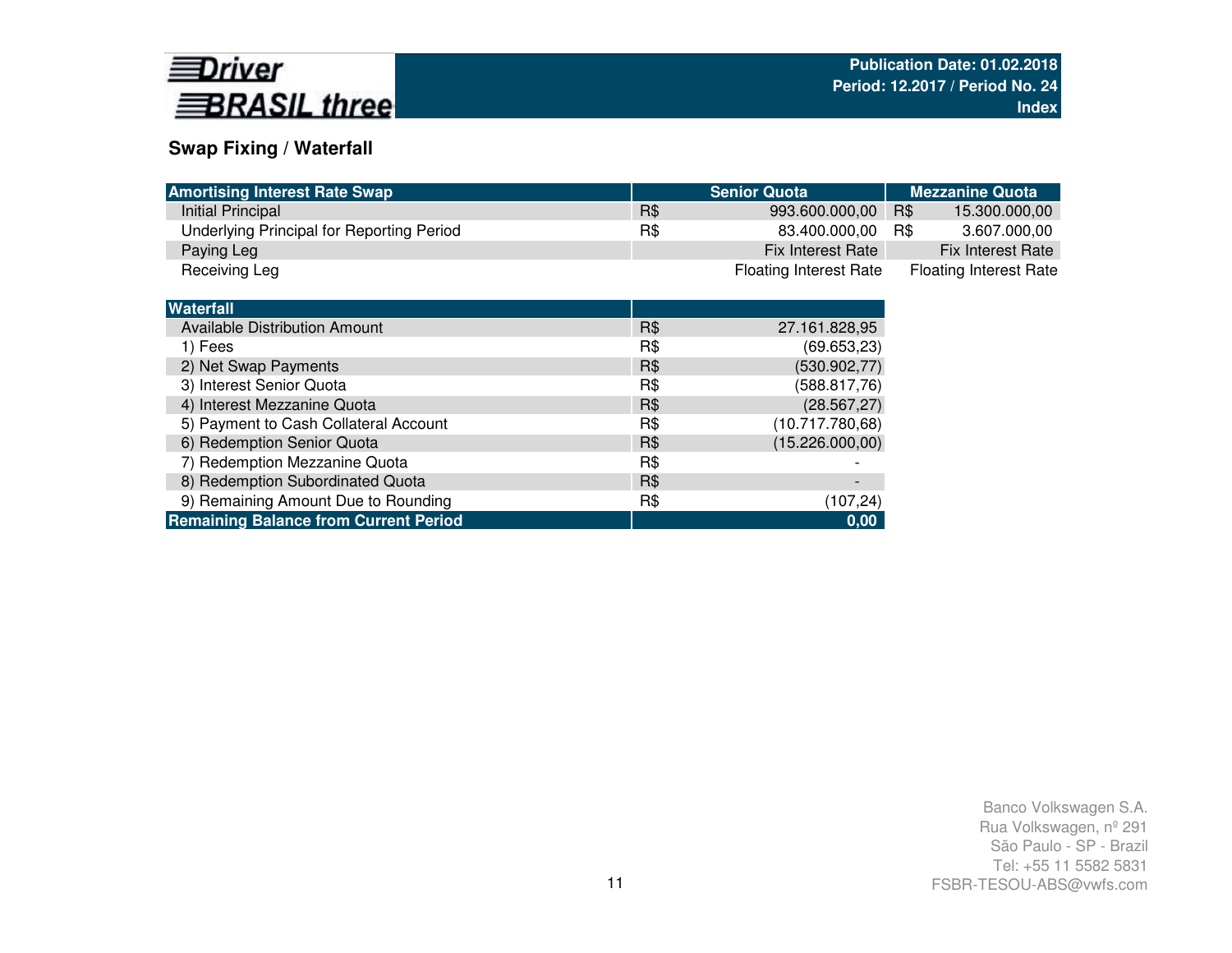

# **Amortisation Profile I\***

|                         | <b>Senior Quota</b>        | <b>Mezzanine Quota</b>     |
|-------------------------|----------------------------|----------------------------|
| <b>Reporting Period</b> | <b>Actual Note Balance</b> | <b>Actual Note Balance</b> |
| Poolcut                 | 993.600.000,00             | 15.300.000,00              |
| 12/2015                 | 993.600.000,00             | 15.300.000,00              |
| 01/2016                 | 993.600.000,00             | 15.300.000,00              |
| 02/2016                 | 858.500.000,00             | 15.300.000,00              |
| 03/2016                 | 800.752.000,00             | 15.300.000,00              |
| 04/2016                 | 738.752.000,00             | 15.300.000,00              |
| 05/2016                 | 684.752.000,00             | 15.300.000,00              |
| 06/2016                 | 635.667.000,00             | 15.300.000,00              |
| 07/2016                 | 577.667.000,00             | 15.300.000,00              |
| 08/2016                 | 527.667.000,00             | 15.300.000,00              |
| 09/2016                 | 480.667.000,00             | 15.300.000,00              |
| 10/2016                 | 436.745.000,00             | 15.300.000,00              |
| 11/2016                 | 401.245.000,00             | 15.150.000,00              |
| 12/2016                 | 362.245.000,00             | 14.150.000,00              |
| 01/2017                 | 326.245.000,00             | 12.150.000,00              |
| 02/2017                 | 293.245.000,00             | 11.150.000,00              |
| 03/2017                 | 270.775.000,00             | 11.150.000,00              |
| 04/2017                 | 232.275.000,00             | 9.150.000,00               |
| 05/2017                 | 206.775.000,00             | 8.150.000,00               |
| 06/2017                 | 181.275.000,00             | 6.890.000,00               |
| 07/2017                 | 158.500.000,00             | 6.290.000,00               |
| 08/2017                 | 134.900.000,00             | 5.657.000,00               |
| 09/2017                 | 113.900.000,00             | 4.857.000,00               |
| 10/2017                 | 97.900.000,00              | 3.857.000,00               |
| 11/2017                 | 83.400.000,00              | 3.607.000,00               |
| 12/2017                 | 68.174.000,00              | 3.607.000,00               |
| 01/2018                 | 55.135.000,00              | 3.607.000,00               |
| 02/2018                 | 43.315.292,04              | 3.607.000,00               |
| 03/2018                 | 32.016.664,87              | 3.607.000,00               |
| 04/2018                 | 21.845.433,59              | 3.607.000,00               |
| 05/2018                 | 12.986.626,72              | 3.607.000,00               |
| 06/2018                 | 5.240.341,10               | 3.607.000,00               |
| 07/2018                 |                            | 2.580.768,79               |
| 08/2018                 |                            |                            |

<sup>+</sup>Based on the following assumptions: CPR of 14,5%, Net Losses at 1,25%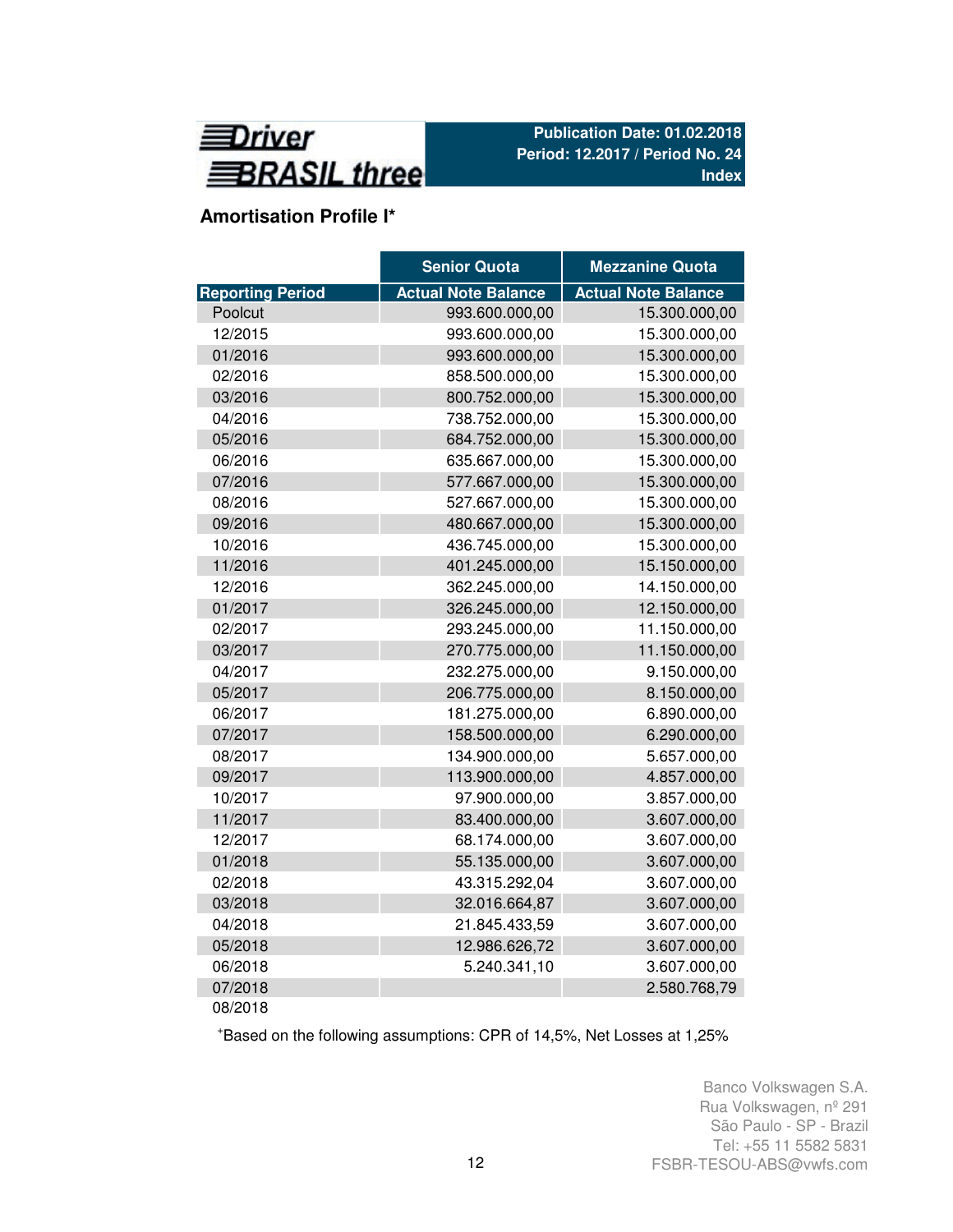

### **Amortisation Profile II**

0

Reporting Period



Banco Volkswagen S.A. Rua Volkswagen, nº 291 São Paulo - SP - Brazil Tel: +55 11 5582 5831 FSBR-TESOU-ABS@vwfs.com

**PARTHER** 

**Daniel PATOR**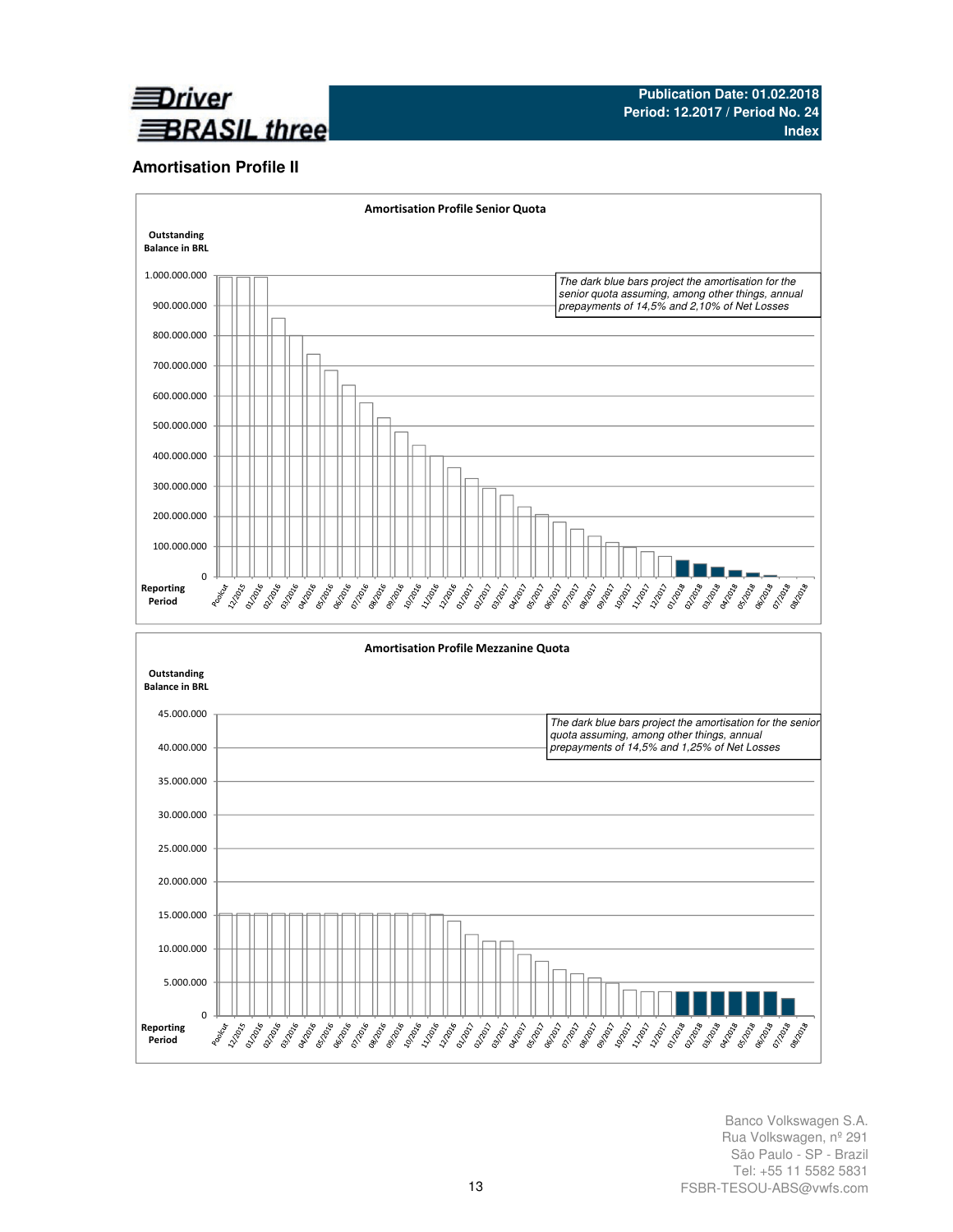

# **Run Out Schedule I**

| <b>Payment Date</b> |     | <b>Remaining Interest</b> |     | <b>Outstanding Discounted</b><br><b>Principal Balance</b> | <b>ABS Remaining</b><br><b>Nominal</b> |               |  |  |  |
|---------------------|-----|---------------------------|-----|-----------------------------------------------------------|----------------------------------------|---------------|--|--|--|
| arrears             | R\$ | 453.555,20                | R\$ | 3.814.704,39                                              | R\$                                    | 4.268.259,59  |  |  |  |
| 01/2018             | R\$ | 901.276,78                | R\$ | 10.104.322,45                                             | R\$                                    | 11.005.599,23 |  |  |  |
| 02/2018             | R\$ | 777.927,85                | R\$ | 9.468.853,67                                              | R\$                                    | 10.246.781,52 |  |  |  |
| 03/2018             | R\$ | 644.675,02                | R\$ | 8.758.043,22                                              | R\$                                    | 9.402.718,24  |  |  |  |
| 04/2018             | R\$ | 519.487,26                | R\$ | 7.827.581,19                                              | R\$                                    | 8.347.068,45  |  |  |  |
| 05/2018             | R\$ | 407.456,88                | R\$ | 6.998.809,30                                              | R\$                                    | 7.406.266,18  |  |  |  |
| 06/2018             | R\$ | 307.266,44                | R\$ | 6.072.732,91                                              | R\$                                    | 6.379.999.35  |  |  |  |
| 07/2018             | R\$ | 219.751,89                | R\$ | 5.191.980.78                                              | R\$                                    | 5.411.732,67  |  |  |  |
| 08/2018             | R\$ | 145.354,38                | R\$ | 4.031.790,33                                              | R\$                                    | 4.177.144,71  |  |  |  |
| 09/2018             | R\$ | 87.419,53                 | R\$ | 2.911.430,57                                              | R\$                                    | 2.998.850,10  |  |  |  |
| 10/2018             | R\$ | 45.562,14                 | R\$ | 1.791.458,49                                              | R\$                                    | 1.837.020,63  |  |  |  |
| 11/2018             | R\$ | 19.878,59                 | R\$ | 1.112.806,89                                              | R\$                                    | 1.132.685,48  |  |  |  |
| 12/2018             | R\$ | 3.959,66                  | R\$ | 278.588,79                                                | R\$                                    | 282.548,45    |  |  |  |
| <b>Total</b>        | R\$ | 4.533.571.62              | R\$ | 68.363.102,98                                             | R\$                                    | 72.896.674,60 |  |  |  |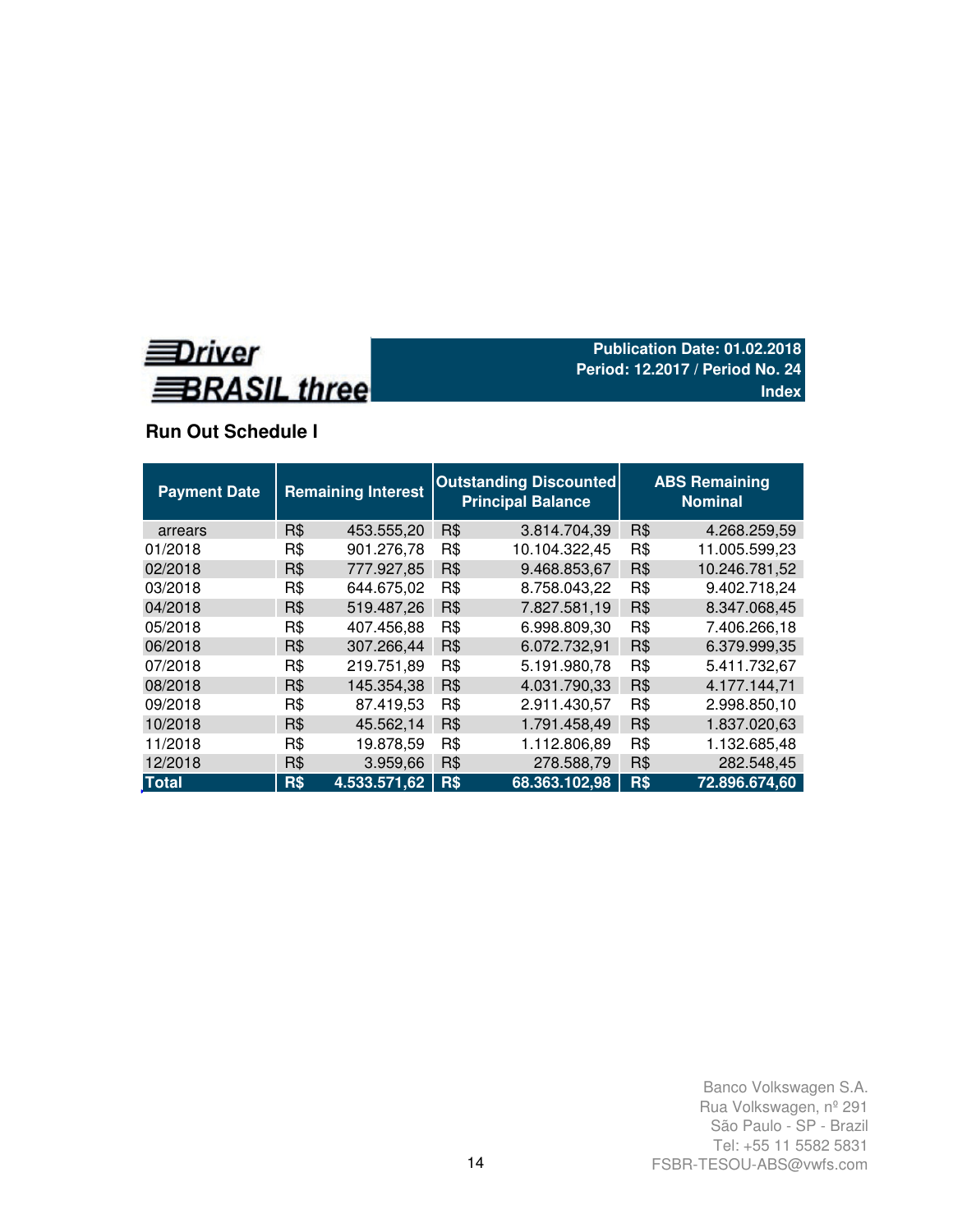

## **Run Out Schedule II**



FSBR-TESOU-ABS@vwfs.com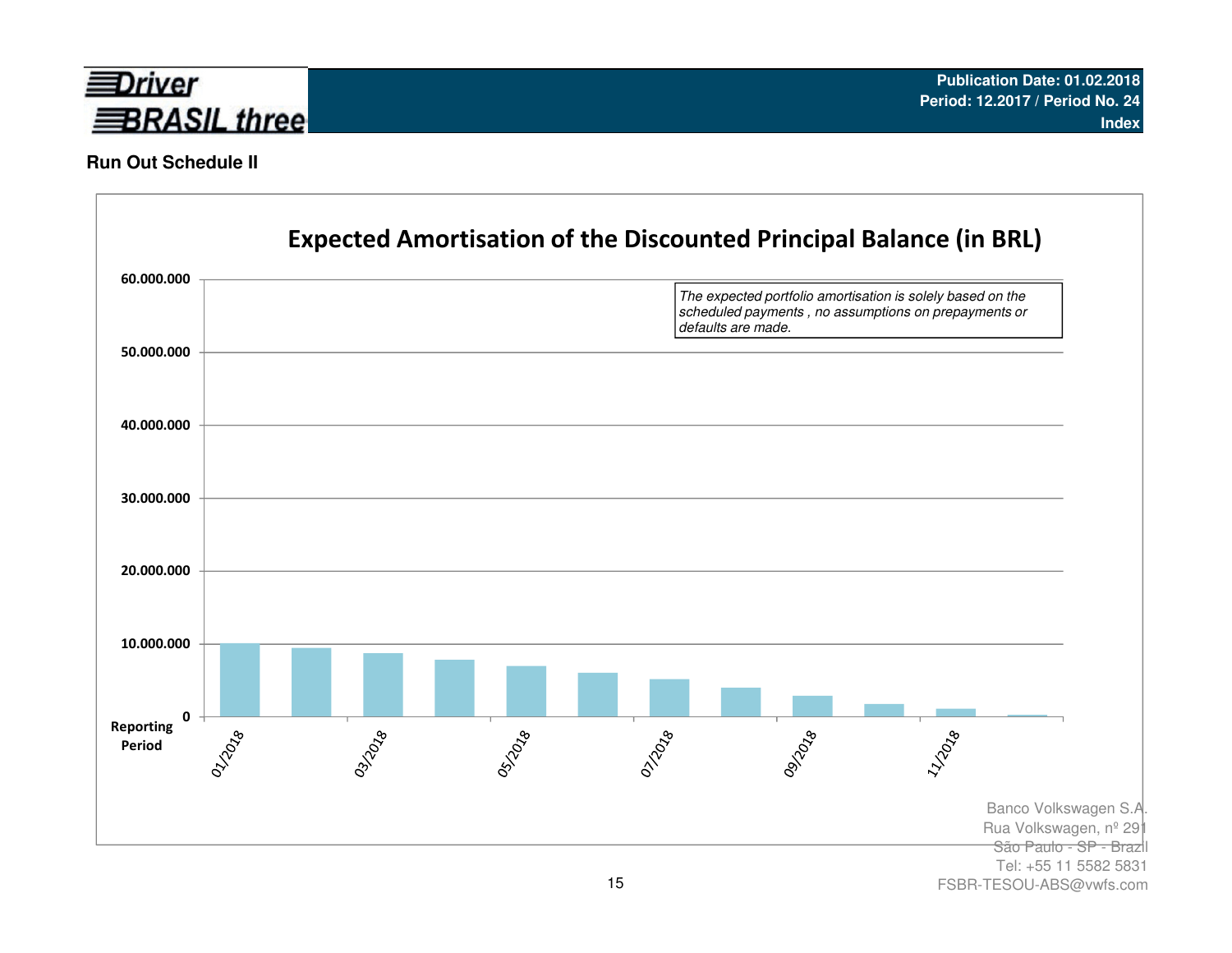### **BRASIL** three

**Publication Date: 01.02.2018 Period: 12.2017 / Period No. 24Index**

### **Overview Outstanding Contracts**

| <b>Status</b>              | <b>Number of</b><br><b>Contracts</b> | <b>Outstanding Discounted</b><br><b>Principal Balance</b> |
|----------------------------|--------------------------------------|-----------------------------------------------------------|
| <b>Beginning of Period</b> | 17.647 R\$                           | 82.700.898.44                                             |
| End of Period              | 15.358 R\$                           | 68.363.102.98                                             |
| Total                      | $2.289$ R\$                          | 14.337.795.46                                             |
|                            |                                      |                                                           |

| Walk b/w BOP and EOP    | <b>Number of</b><br><b>Contracts</b> |
|-------------------------|--------------------------------------|
| <b>Early Settlement</b> | 612                                  |
| Write-Off               | 28                                   |
| End of Term             | 1.648                                |
| Renegotiation           |                                      |
| Total                   | 2.289                                |

| <b>Total Portfolio as of Beginning of Period</b> |                                                                                               |         |               | <b>Type of Car</b> |     |                          |                     |     |                          |                  | <b>Customer Type</b>                                                                                                                                  |               |           |     |                  |  |                          |
|--------------------------------------------------|-----------------------------------------------------------------------------------------------|---------|---------------|--------------------|-----|--------------------------|---------------------|-----|--------------------------|------------------|-------------------------------------------------------------------------------------------------------------------------------------------------------|---------------|-----------|-----|------------------|--|--------------------------|
|                                                  |                                                                                               |         |               |                    |     | <b>New Vehicle</b>       | <b>Used Vehicle</b> |     |                          |                  |                                                                                                                                                       | Retail        | Corporate |     |                  |  |                          |
| <b>Contract Status Development</b>               | Outstanding Discounted Number of<br>Number of<br><b>Principal Balance</b><br><b>Contracts</b> |         |               | <b>Contracts</b>   |     | <b>Principal Balance</b> | <b>Contracts</b>    |     | <b>Principal Balance</b> | <b>Contracts</b> | Outstanding Discounted Number of Outstanding Discounted Number of Outstanding Discounted Number of Outstanding Discounted<br><b>Principal Balance</b> |               |           |     | <b>Contracts</b> |  | <b>Principal Balance</b> |
| Current                                          | 14.130 R\$                                                                                    |         | 62.614.567.83 | 12.052 R\$         |     | 54.308.181.99            | 2.078 R\$           |     | 8.306.385.84             | 13.368 R\$       |                                                                                                                                                       | 57.999.699.36 | 762 R\$   |     | 4.614.868.47     |  |                          |
| Early Settlement                                 | 19,890 R\$                                                                                    |         |               | 17.254 R\$         |     |                          | 2.636 R\$           |     |                          | 18.242 R\$       |                                                                                                                                                       |               | 1.648 R\$ |     |                  |  |                          |
| Delinquent                                       | 3.517 R\$                                                                                     |         | 20.086.330.61 | 2.860 R\$          |     | 16.706.375.71            | 657 R\$             |     | 3.379.954.90             | 3.276 R\$        |                                                                                                                                                       | 18.128.442.83 | 241 R\$   |     | 1.957.887.78     |  |                          |
| Write Off                                        |                                                                                               | 260 R\$ |               | 209                |     |                          | 51                  |     |                          | 232              |                                                                                                                                                       |               | 28        |     |                  |  |                          |
| End of Term                                      | 39.398 R\$                                                                                    |         |               | 36,206 R\$         |     | $\sim$                   | 3.192 R\$           |     | $\sim$                   | 34.183 R\$       |                                                                                                                                                       | $\sim$        | 5.215 R\$ |     | $\sim$           |  |                          |
| Renegotiation                                    |                                                                                               | 240 R\$ |               | 211                | R\$ |                          | 29                  | R\$ |                          | 226              | R\$                                                                                                                                                   |               | 14        | R\$ |                  |  |                          |
| <b>Total</b>                                     | 17.647 R\$                                                                                    |         | 82.700.898.44 | 14.912 R\$         |     | 71.014.557.70            | $2.735$ R\$         |     | 11.686.340.74            | 16.644 R\$       |                                                                                                                                                       | 76.128.142.19 | 1.003 R\$ |     | 6.572.756,25     |  |                          |

| <b>Total Portfolio as of End of Period</b> |                               |         |                          |                  |                          | <b>Type of Car</b>  |                                                                                                                                                                                                 |              | <b>Customer Type</b> |                          |                          |                  |     |                          |  |
|--------------------------------------------|-------------------------------|---------|--------------------------|------------------|--------------------------|---------------------|-------------------------------------------------------------------------------------------------------------------------------------------------------------------------------------------------|--------------|----------------------|--------------------------|--------------------------|------------------|-----|--------------------------|--|
|                                            |                               |         |                          |                  | <b>New Vehicle</b>       | <b>Used Vehicle</b> |                                                                                                                                                                                                 |              |                      | Retail                   |                          | Corporate        |     |                          |  |
| <b>Contract Status Development</b>         | Number of<br><b>Contracts</b> |         | <b>Principal Balance</b> | <b>Contracts</b> | <b>Principal Balance</b> | <b>Contracts</b>    | Outstanding Discounted  Number of  Outstanding Discounted  Number of  Outstanding Discounted  Number of  Outstanding Discounted  Number of  Outstanding Discounted <br><b>Principal Balance</b> |              | <b>Contracts</b>     | <b>Principal Balance</b> |                          | <b>Contracts</b> |     | <b>Principal Balance</b> |  |
| Current                                    | 12.275 R\$                    |         | 52.162.069,63            | 10.370 R\$       | 45.111.724.73            | 1.905               | <b>R\$</b>                                                                                                                                                                                      | 7.050.344.90 | 11.639 R\$           |                          | 48.474.495.00            | 636 R\$          |     | 3.687.574,63             |  |
| <b>Early Settlement</b>                    | 20.502 R\$                    |         |                          | 17.794 R\$       |                          | 2.708 R\$           |                                                                                                                                                                                                 |              | 18.838 R\$           |                          |                          | 1.664 R\$        |     |                          |  |
| Delinquent                                 | 3.083 R\$                     |         | 16.201.033,35            | 2.512 R\$        | 13.493.597.91            | 571                 | R\$                                                                                                                                                                                             | 2.707.435.44 | 2.837 R\$            |                          | 14.365.505.41            | 246 R\$          |     | 1.835.527,94             |  |
| Write Off                                  |                               | 288 R\$ |                          | 230              |                          | 58                  |                                                                                                                                                                                                 |              | 257                  |                          |                          | -31              |     |                          |  |
| End of Term                                | 41.046 R\$                    |         |                          | 37.674 R\$       |                          | 3.372 R\$           |                                                                                                                                                                                                 | $\sim$       | 35.729 R\$           |                          | $\overline{\phantom{0}}$ | 5.317 R\$        |     |                          |  |
| Renegotiation                              |                               | 241 R\$ |                          | 212 R\$          |                          |                     | 29 R\$                                                                                                                                                                                          |              | 227                  | R\$                      |                          | 14               | R\$ |                          |  |
| <b>Total</b>                               | 15.358 RS                     |         | 68.363.102.98            | 12.882 R\$       | 58.605.322.64            | $2.476$ R\$         |                                                                                                                                                                                                 | 9.757.780.34 | 14.476 R\$           |                          | 62.840.000.41            | 882 R\$          |     | 5.523.102.57             |  |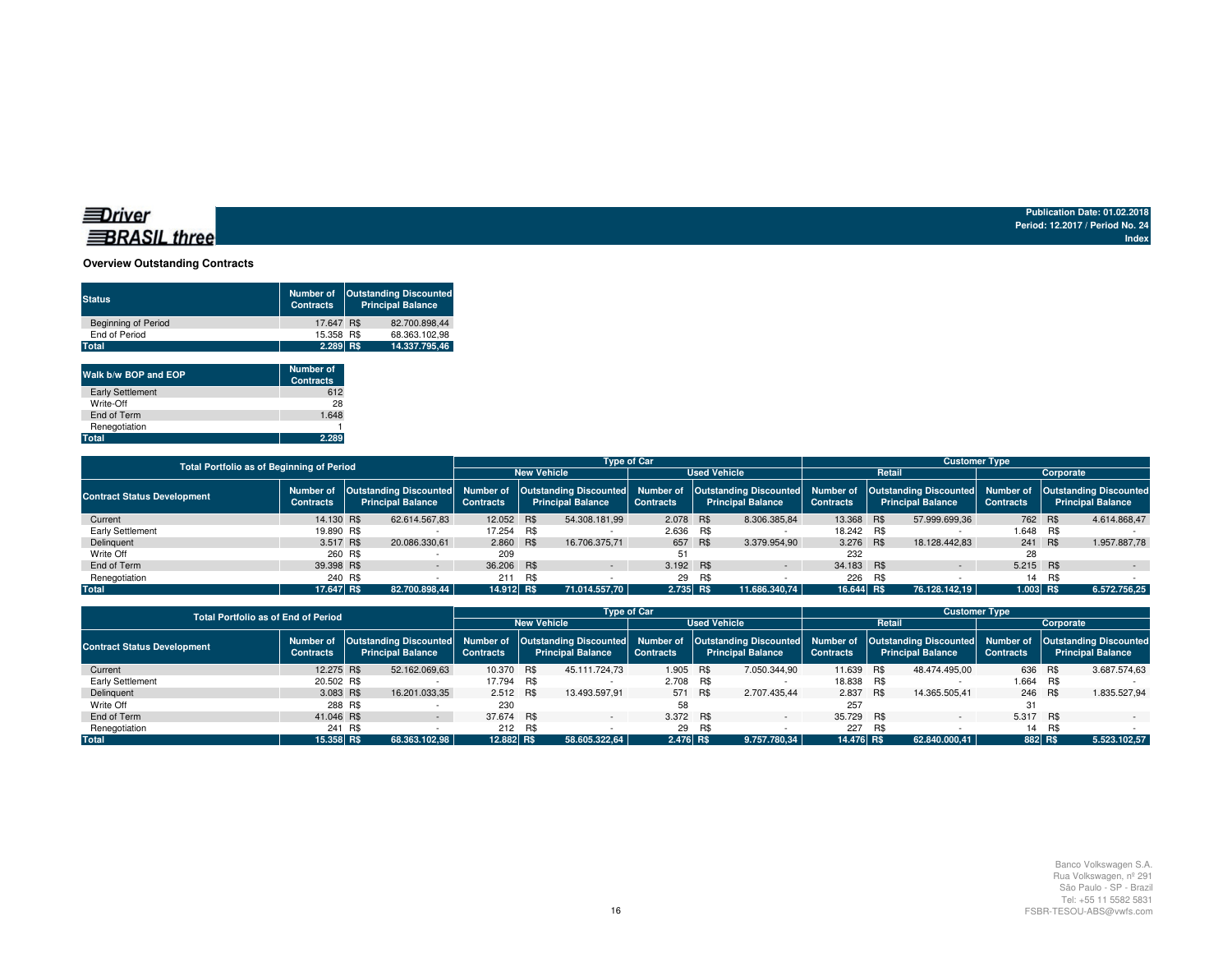| <b>BRASIL three</b> |  |
|---------------------|--|

| <b>Delinquent Contracts</b> |                               |                  |           |                                                                    |                                                                |                    | <b>Type of Car</b> |                                                                            |                  |         | <b>Customer Type</b>                               |                              |        |                                                            |                               |         |                                                           |
|-----------------------------|-------------------------------|------------------|-----------|--------------------------------------------------------------------|----------------------------------------------------------------|--------------------|--------------------|----------------------------------------------------------------------------|------------------|---------|----------------------------------------------------|------------------------------|--------|------------------------------------------------------------|-------------------------------|---------|-----------------------------------------------------------|
|                             |                               |                  |           |                                                                    |                                                                | <b>New Vehicle</b> |                    |                                                                            |                  |         | <b>Used Vehicle</b><br>Retail                      |                              |        |                                                            | Corporate                     |         |                                                           |
| <b>Delinquency Profile</b>  | Number of<br><b>Contracts</b> | <b>Contracts</b> |           | Percentage of   Outstanding Discounted<br><b>Principal Balance</b> | Percentage of<br><b>Discounted</b><br><b>Principal Balance</b> | Contracts          |                    | Number of   Outstanding Discounted   Number of<br><b>Principal Balance</b> | <b>Contracts</b> |         | Outstanding Discounted<br><b>Principal Balance</b> | Number o<br><b>Contracts</b> |        | <b>Outstanding Discounted,</b><br><b>Principal Balance</b> | Number of<br><b>Contracts</b> |         | <b>Outstanding Discounted</b><br><b>Principal Balance</b> |
| from $1 - 14$ days          | 2.462                         | 79.86% R\$       |           | 1.791.370.93                                                       | 46,96%                                                         | 2.037 R\$          |                    | 1.528.847.08                                                               | 425 R\$          |         | 262.523,85                                         | 2.294 R\$                    |        | 1.616.304.55                                               |                               | 168 R\$ | 175.066,38                                                |
| from $15 - 30$ days         |                               | $0.00\%$         | R\$       |                                                                    | 0.00%                                                          |                    |                    |                                                                            |                  |         |                                                    |                              |        |                                                            |                               |         |                                                           |
| from $31 - 60$ days         | 144                           | 4.67% R\$        |           | 200.404.52                                                         | 5,25%                                                          |                    | 107 R\$            | 149.592.05                                                                 |                  | 37 R\$  | 50.812.47                                          | 118 R\$                      |        | 156.681.62                                                 |                               | 26 R\$  | 43.722,90                                                 |
| from $61 - 90$ days         | 92                            | 2.98% R\$        |           | 192.077.08                                                         | 5,04%                                                          |                    | 64 R\$             | 147.654.89                                                                 |                  | 28 R\$  | 44.422.19                                          |                              | 78 R\$ | 148.829.64                                                 |                               | 14 R\$  | 43.247.44                                                 |
| from 91 - 120 days          | 43                            | 1.39% R\$        |           | 101.595,65                                                         | 2,66%                                                          |                    | 36 R\$             | 90.661.00                                                                  |                  | 7 R\$   | 10.934.65                                          |                              | 36 R\$ | 78.719.90                                                  |                               | 7 R\$   | 22.875,75                                                 |
| from 121 - 150 days         | 48                            |                  | 1.56% R\$ | 125.152.95                                                         | 3,28%                                                          |                    | 36 R\$             | 98.433.02                                                                  |                  | 12 R\$  | 26.719.93                                          |                              | 46 R\$ | 124.344.02                                                 |                               | 2 R\$   | 808,93                                                    |
| from 151 - 180 days         | 39                            | 1.27% R\$        |           | 108.478.38                                                         | 2.84%                                                          |                    | 31 R\$             | 86.514.95                                                                  |                  | 8 R\$   | 21.963.43                                          |                              | 35 R\$ | 96.642.89                                                  |                               | 4 R\$   | 11.835.49                                                 |
| from 181 - 360 days         | 227                           | 7.36% R\$        |           | 1.214.246.02                                                       | 31,83%                                                         |                    | 176 R\$            | 991.153.35                                                                 |                  | 51 R\$  | 223.092.67                                         | 204 R\$                      |        | 1.042.324.10                                               |                               | 23 R\$  | 171.921,92                                                |
| from 361 - 720 days         | 28                            | 0.91% R\$        |           | 81.378.86                                                          | 2,13%                                                          |                    | 25 R\$             | 71.104.50                                                                  |                  | 3 R\$   | 10.274.36                                          |                              | 26 R\$ | 74.856.66                                                  |                               | 2 R\$   | 6.522,20                                                  |
| Total                       | 3.083                         | 100.00% R\$      |           | 3.814.704.39                                                       | 100,00%                                                        | 2.512 R\$          |                    | 3.163.960.84                                                               |                  | 571 R\$ | 650.743,55                                         | $2.837$ R\$                  |        | 3.338.703,38                                               |                               | 246 R\$ | 476.001,01                                                |



Banco Volkswagen S.A. Rua Volkswagen, nº 291 São Paulo - SP - Brazil Tel: +55 11 5582 5831FSBR-TESOU-ABS@vwfs.com

**Publication Date: 01.02.2018Period: 12.2017 / Period No. 24**

**Index**

17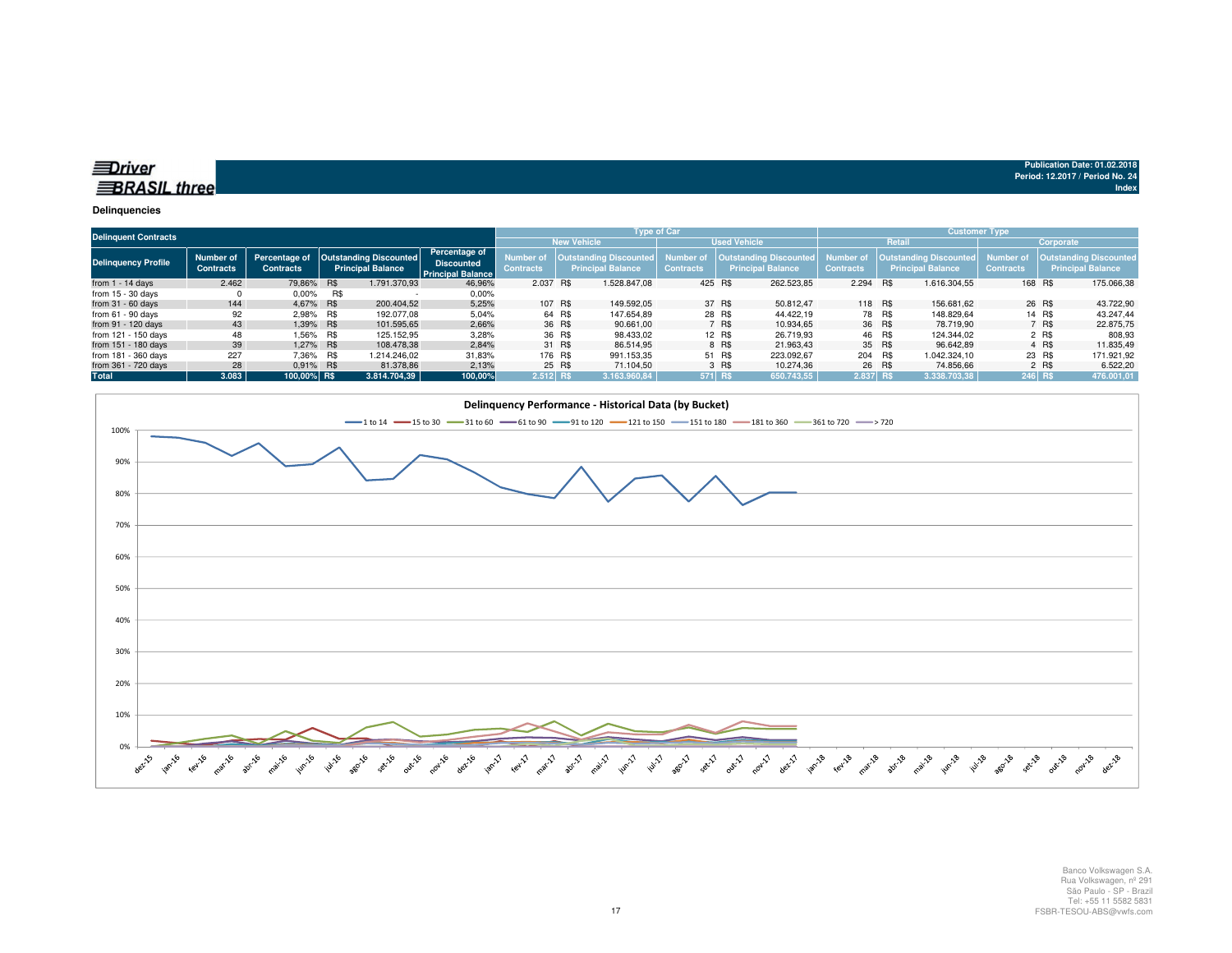

# **Recoveries**

| <b>Relevant Pool-Cut Data</b>      |                  |
|------------------------------------|------------------|
| Number of Contracts                | 59.260           |
| <b>Outstanding Nominal Balance</b> | 1.257.875.331.98 |

| $(+)$<br>Outstanding<br>Nominal Balance at<br>Day of Write Off | $(-)$<br><b>Prior</b><br>Transactions/<br><b>Negotiations</b> | $(-)$<br><b>Recoveries</b> | $(-)$                               | $(=)$<br>Discounts for   Current Outstanding<br>   for Current Period   Current Period   Nominal Balance |
|----------------------------------------------------------------|---------------------------------------------------------------|----------------------------|-------------------------------------|----------------------------------------------------------------------------------------------------------|
| R\$ 4.316.041,02                                               | $(348.742,68)$ R\$<br>R\$                                     |                            | $(85.370.29)$ R\$ $(47.755.51)$ R\$ | 3.834.172,54                                                                                             |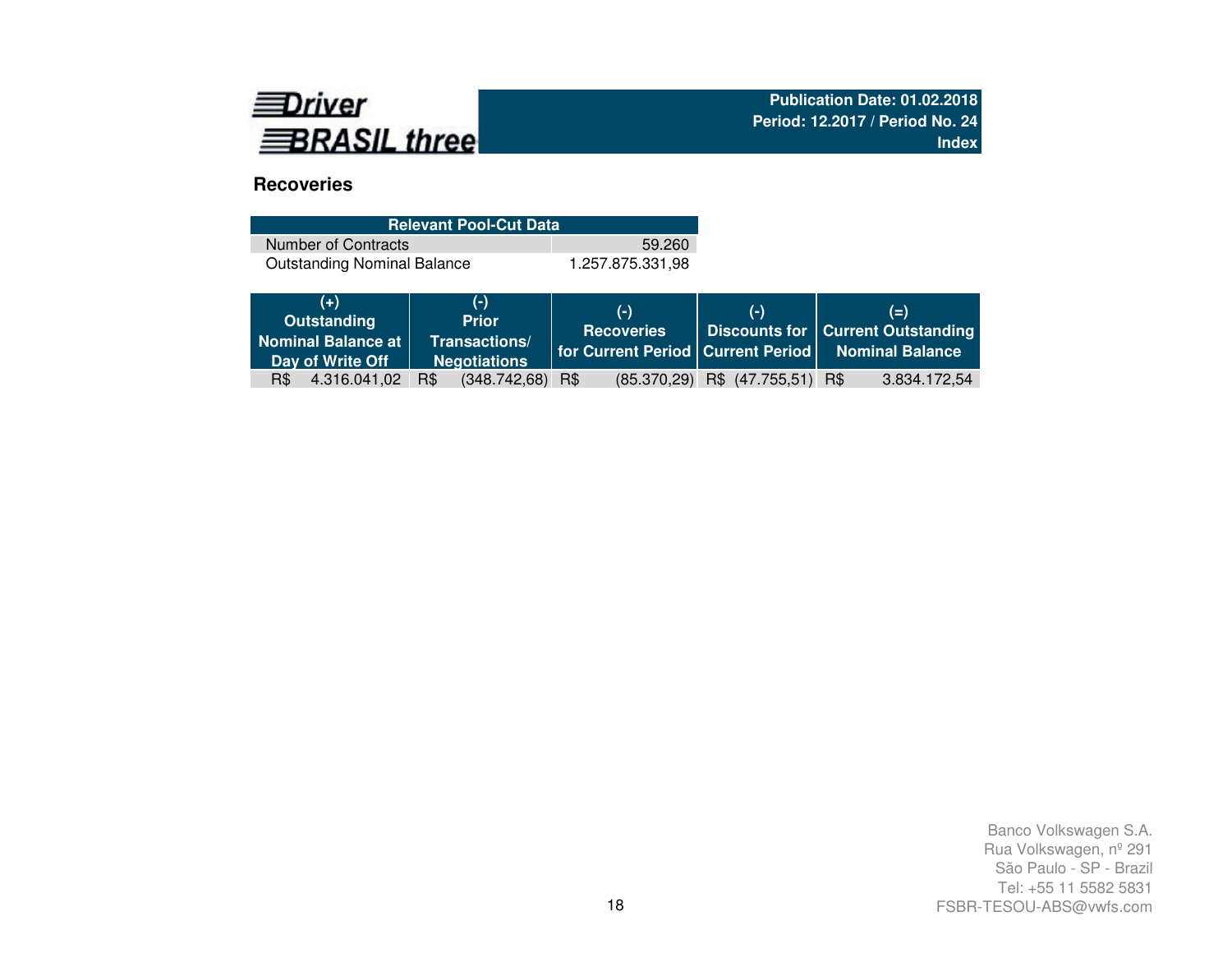**Pool Data I**

|                                                         |                               |                                                          | Total Porfolio |                          |                                                                   |            |                    |                          | <b>Tvpe of Car</b> |        |                                                                                                       | <b>Customer Type</b> |         |                                                                  |                               |                                                           |  |  |
|---------------------------------------------------------|-------------------------------|----------------------------------------------------------|----------------|--------------------------|-------------------------------------------------------------------|------------|--------------------|--------------------------|--------------------|--------|-------------------------------------------------------------------------------------------------------|----------------------|---------|------------------------------------------------------------------|-------------------------------|-----------------------------------------------------------|--|--|
|                                                         |                               |                                                          |                |                          |                                                                   |            | <b>New Vehicle</b> | <b>Used Vehicle</b>      |                    |        |                                                                                                       | Retail               |         |                                                                  | Corporate                     |                                                           |  |  |
| <b>Distribution by</b><br><b>Contract Concentration</b> | Number of<br><b>Contracts</b> | Percentage of Outstanding Discounted<br><b>Contracts</b> |                | <b>Principal Balance</b> | Percentage of<br><b>Discounted</b><br>Principal<br><b>Balance</b> | Contracts  |                    | <b>Principal Balance</b> | <b>Contracts</b>   |        | Number of   Outstanding Discounted   Number of   Outstanding Discounted  <br><b>Principal Balance</b> | <b>Contracts</b>     |         | Number of   Outstanding Discounted  <br><b>Principal Balance</b> | Number of<br><b>Contracts</b> | <b>Outstanding Discounted</b><br><b>Principal Balance</b> |  |  |
|                                                         | 14.773                        | 96.19% R\$                                               |                | 65.212.807,35            | 95.39%                                                            | 12.336 R\$ |                    | 55.651.062,70            | 2.437 R\$          |        | 9.561.744.65                                                                                          | 14.142 R\$           |         | 61.189.666.90                                                    | 631                           | 4.023.140                                                 |  |  |
| $2 - 3$                                                 | 535                           | 3,48% R\$                                                |                | 2.796.061,80             | 4,09%                                                             | 496 R\$    |                    | 2.600.026,11             |                    | 39 R\$ | 196.035,69                                                                                            | 334 R\$              |         | 1.650.333,51                                                     | 201                           | 1.145.728                                                 |  |  |
| $4 - 5$                                                 | 29                            | $0.19\%$ R\$                                             |                | 194.273,70               | 0,28%                                                             |            | 29 R\$             | 194.273.70               |                    | 0 R\$  |                                                                                                       |                      | 0 R\$   |                                                                  | 29                            | 194.274                                                   |  |  |
| $6 - 10$                                                | 13                            | $0.08\%$ R\$                                             |                | 123.737.07               | 0,18%                                                             |            | 13 R\$             | 123.737.07               |                    | 0 R\$  |                                                                                                       |                      | $0$ R\$ |                                                                  |                               | 123.737                                                   |  |  |
| >10                                                     |                               | $0.05\%$ R\$                                             |                | 36.223.06                | 0,05%                                                             |            | 8 R\$              | 36.223.06                |                    | 0 R\$  |                                                                                                       |                      | $0$ R\$ |                                                                  |                               | 36.223                                                    |  |  |
| <b>Total</b>                                            | 15.358                        | 100.00% R\$                                              |                | 68.363.102,98            | 100,00%                                                           | 12.882 R\$ |                    | 58.605.322.64            | 2.476 RS           |        | 9.757.780.34                                                                                          | 14.476 R\$           |         | 62.840.000.41                                                    | 882 RS                        | 5.523.102,57                                              |  |  |

|                                             | <b>Total Porfolio</b>     |                  |                                                                  |                                                                   |                                      |            | Type of Car                                               |                                      |            |                                                    | <b>Customer Type</b>                 |          |                                                           |                               |           |                                                           |
|---------------------------------------------|---------------------------|------------------|------------------------------------------------------------------|-------------------------------------------------------------------|--------------------------------------|------------|-----------------------------------------------------------|--------------------------------------|------------|----------------------------------------------------|--------------------------------------|----------|-----------------------------------------------------------|-------------------------------|-----------|-----------------------------------------------------------|
|                                             |                           |                  |                                                                  |                                                                   |                                      |            | <b>New Vehicle</b>                                        |                                      |            | <b>Used Vehicle</b>                                |                                      | Retail   |                                                           |                               | Corporate |                                                           |
| <b>Distribution by largest</b><br>customers | Contract<br>Concentration | <b>Contracts</b> | Percentage of Outstanding Discounted<br><b>Principal Balance</b> | Percentage of<br><b>Discounted</b><br>Principal<br><b>Balance</b> | <b>Number of</b><br><b>Contracts</b> |            | <b>Outstanding Discounted</b><br><b>Principal Balance</b> | <b>Number of</b><br><b>Contracts</b> |            | Outstanding Discounted<br><b>Principal Balance</b> | <b>Number of</b><br><b>Contracts</b> |          | <b>Outstanding Discounted</b><br><b>Principal Balance</b> | Number of<br><b>Contracts</b> |           | <b>Outstanding Discounted</b><br><b>Principal Balance</b> |
|                                             |                           | 0.01% R\$        | 36.156,49                                                        | 0,05%                                                             |                                      | R\$        | 36.156,49                                                 |                                      | 0 R\$      | $\sim$                                             |                                      | R\$      | 36.156,49                                                 |                               | 0 R\$     |                                                           |
|                                             |                           | 0.01% R\$        | 36.047,52                                                        | 0,05%                                                             |                                      | 2 R\$      | 36.047,52                                                 |                                      | $0$ R\$    |                                                    |                                      | 0 R\$    |                                                           |                               | 2 R\$     | 36.047,52                                                 |
| 3                                           |                           | 0.01% R\$        | 35.281,70                                                        | 0,05%                                                             |                                      | <b>R\$</b> | 35.281,70                                                 |                                      | $0$ R\$    | $\sim$                                             |                                      | 0 R\$    | $\sim$                                                    |                               | 1 R\$     | 35.281,70                                                 |
|                                             |                           | $0.01\%$ R\$     | 33.380,73                                                        | 0,05%                                                             |                                      | 1 R\$      | 33.380,73                                                 |                                      | $0$ R\$    | ٠                                                  |                                      | 0 R\$    |                                                           |                               | 1 R\$     | 33.380,73                                                 |
| 5                                           |                           | 0.01% R\$        | 32.624,60                                                        | 0,05%                                                             |                                      | <b>R\$</b> | 32.624,60                                                 |                                      | 0 R\$      | $\sim$                                             |                                      | R\$      | 32.624,60                                                 |                               | $0$ R\$   | $\sim$                                                    |
|                                             |                           | 0.01% R\$        | 31.892,95                                                        | 0.05%                                                             |                                      | R\$        | 31.892,95                                                 |                                      | 0 R\$      |                                                    |                                      | 0 R\$    |                                                           |                               | 1 R\$     | 31.892,95                                                 |
|                                             |                           | 0.01% R\$        | 28.111,87                                                        | 0,04%                                                             |                                      | <b>R\$</b> | 28.111,87                                                 |                                      | 0 R\$      | $\sim$                                             |                                      | 0 R\$    | $\sim$                                                    |                               | 1 R\$     | 28.111,87                                                 |
|                                             |                           | 0.01% R\$        | 26.553,92                                                        | 0,04%                                                             |                                      | <b>R\$</b> | 26.553,92                                                 |                                      | 0 R\$      | ٠                                                  |                                      | R\$      | 26.553,92                                                 |                               | $0$ R\$   |                                                           |
| 9                                           |                           | $0.01\%$ R\$     | 25.967,09                                                        | 0,04%                                                             |                                      | 1 R\$      | 25.967,09                                                 |                                      | 0 R\$      | $\sim$                                             |                                      | R\$      | 25.967,09                                                 |                               | $0$ R\$   |                                                           |
| 10                                          |                           | 0.02% R\$        | 25.307,70                                                        | 0,04%                                                             |                                      | 3 R\$      | 25.307,70                                                 |                                      | 0 R\$      |                                                    |                                      | 0 R\$    | $\sim$                                                    |                               | 3 R\$     | 25.307,70                                                 |
| 11                                          |                           | 0.01% R\$        | 25.077,96                                                        | 0,04%                                                             |                                      | <b>R\$</b> | 25.077,96                                                 |                                      | 0 R\$      | $\sim$                                             |                                      | R\$      | 25.077,96                                                 |                               | $0$ R\$   |                                                           |
| 12                                          |                           | 0.01% R\$        | 25.038,92                                                        | 0,04%                                                             |                                      | R\$        | 25.038,92                                                 |                                      | $0$ R\$    | $\sim$                                             |                                      | R\$      | 25.038,92                                                 |                               | $0$ R\$   |                                                           |
| 13                                          |                           | 0.01% R\$        | 24.887,75                                                        | 0,04%                                                             |                                      | <b>R\$</b> | 24.887,75                                                 |                                      | 0 R\$      | $\sim$                                             |                                      | R\$      | 24.887,75                                                 |                               | $0$ R\$   |                                                           |
| 14                                          |                           | 0.01% R\$        | 24.487,58                                                        | 0,04%                                                             |                                      | <b>R\$</b> | 24.487,58                                                 |                                      | 0 R\$      |                                                    |                                      | 0 R\$    |                                                           |                               | 1 R\$     | 24.487,58                                                 |
| 15                                          |                           | 0.01% R\$        | 24.422,44                                                        | 0,04%                                                             |                                      | <b>R\$</b> | 24.422,44                                                 |                                      | 0 R\$      | $\sim$                                             |                                      | R\$      | 24.422,44                                                 |                               | $0$ R\$   |                                                           |
| 16                                          |                           | 0.01% R\$        | 23.731,54                                                        | 0.03%                                                             |                                      | 0 R\$      |                                                           |                                      | R\$        | 23.731,54                                          |                                      | R\$      | 23.731,54                                                 |                               | $0$ R\$   |                                                           |
| 17                                          |                           | 0.01% R\$        | 23.609,85                                                        | 0,03%                                                             |                                      | <b>R\$</b> | 23.609,85                                                 |                                      | 0 R\$      | $\sim$                                             |                                      | R\$      | 23.609,85                                                 |                               | $0$ R\$   |                                                           |
| 18                                          |                           | 0.01% R\$        | 23.397,42                                                        | 0,03%                                                             |                                      | 1 R\$      | 23.397,42                                                 |                                      | 0 R\$      | ٠                                                  |                                      | 0 R\$    |                                                           |                               | 1 R\$     | 23.397,42                                                 |
| 19                                          |                           | 0.01% R\$        | 23.307,20                                                        | 0,03%                                                             |                                      | $0$ R\$    | $\sim$                                                    |                                      | <b>R\$</b> | 23.307,20                                          |                                      | R\$      | 23.307,20                                                 |                               | 0 R\$     |                                                           |
| 20                                          |                           | 0.01% R\$        | 23.223,42                                                        | 0,03%                                                             |                                      | R\$        | 23.223,42                                                 |                                      | 0 R\$      |                                                    |                                      | R\$      | 23.223,42                                                 |                               | $0$ R\$   |                                                           |
| <b>Total 1 - 20</b>                         | 23                        | 0,15% R\$        | 552.508,65                                                       | 0,81%                                                             |                                      | 21 R\$     | 505.469,91                                                |                                      | $2$ R\$    | 47.038,74                                          |                                      | $12$ R\$ | 314.601,18                                                |                               | $11$ RS   | 237.907,47                                                |

**Total 15.358 100,00% R\$ 68.363.102,98 100,00%**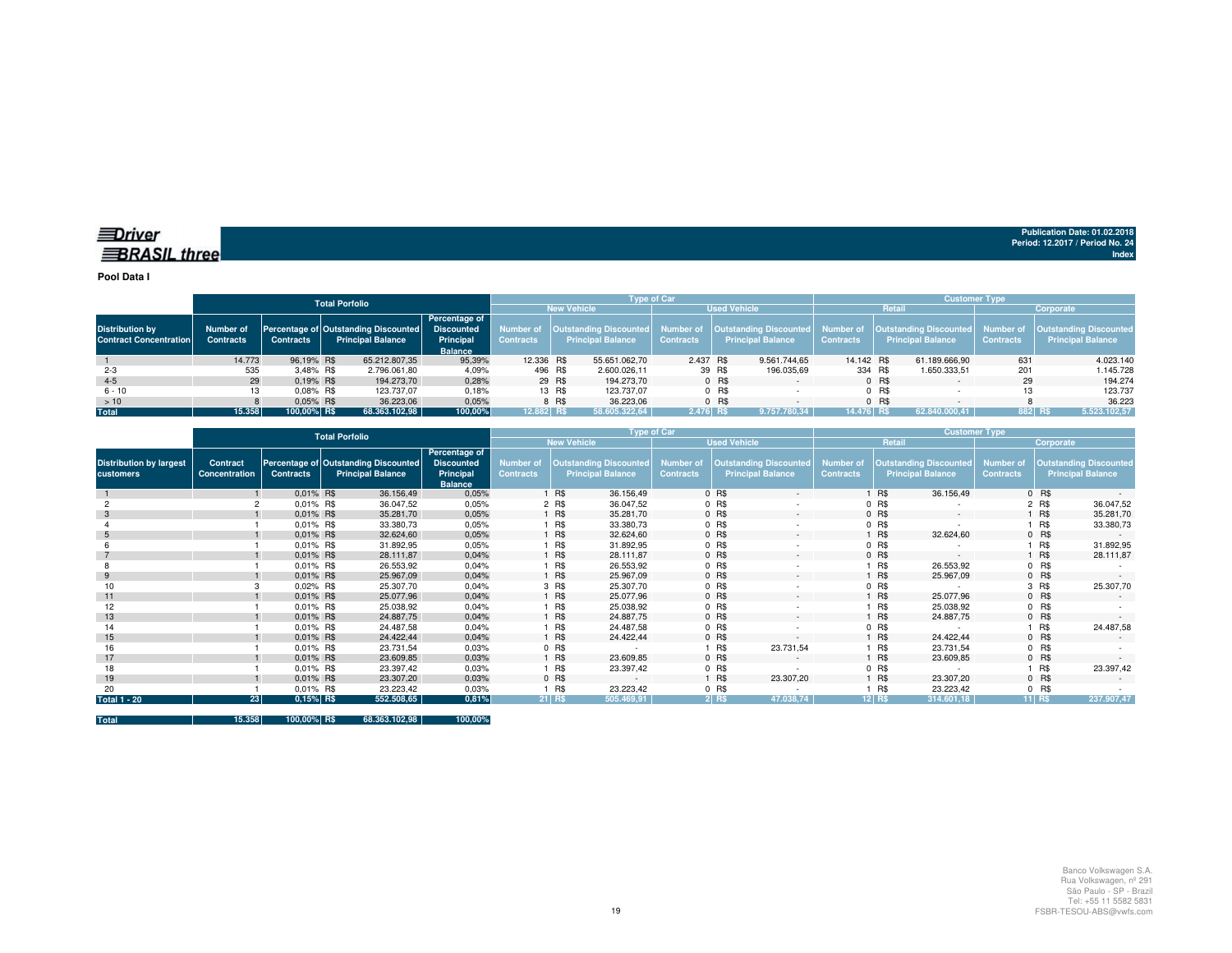#### **Pool Data II**

|                                                                                    |                               |                  | <b>Total Porfolio</b>                                           |                                                                   |                                      |                    | <b>Type of Car</b>                                 |                     |         |                                                                            | <b>Customer Type</b> |        |                                                              |                  |           |                                                     |  |
|------------------------------------------------------------------------------------|-------------------------------|------------------|-----------------------------------------------------------------|-------------------------------------------------------------------|--------------------------------------|--------------------|----------------------------------------------------|---------------------|---------|----------------------------------------------------------------------------|----------------------|--------|--------------------------------------------------------------|------------------|-----------|-----------------------------------------------------|--|
|                                                                                    |                               |                  |                                                                 |                                                                   |                                      | <b>New Vehicle</b> |                                                    | <b>Used Vehicle</b> |         |                                                                            |                      | Retail |                                                              |                  | Corporate |                                                     |  |
| <b>Distribution by</b><br><b>Outstanding Disounted</b><br><b>Principal Balance</b> | Number of<br><b>Contracts</b> | <b>Contracts</b> | Percentage of Oustanding Discounted<br><b>Principal Balance</b> | Percentage of<br><b>Discounted</b><br>Principal<br><b>Balance</b> | <b>Number of</b><br><b>Contracts</b> |                    | Outstanding Discounted<br><b>Principal Balance</b> | <b>Contracts</b>    |         | Number of   Outstanding Discounted   Number of<br><b>Principal Balance</b> | <b>Contracts</b>     |        | Outstanding Discounted Number of<br><b>Principal Balance</b> | <b>Contracts</b> |           | Outstanding Discounted,<br><b>Principal Balance</b> |  |
| $\le$ = 5000.00                                                                    | 9.809                         | 63.87% R\$       | 25.290.955.41                                                   | 37.00%                                                            | 8.042 R\$                            |                    | 20.694.189.58                                      | 1.767 R\$           |         | 4.596.765.83                                                               | 9.418 R\$            |        | 24.240.614.01                                                | 391 R\$          |           | 1.050.341.40                                        |  |
| 5000.01 < 10000.00                                                                 | 4.684                         | 30.50% R\$       | 31.695.928.37                                                   | 46.36%                                                            | 4.052 R\$                            |                    | 27.546.299.64                                      | 632 R\$             |         | 4.149.628.73                                                               | 4.338 R\$            |        | 29.216.405.28                                                | 346 R\$          |           | 2.479.523.09                                        |  |
| 10000.01 < 15000.00                                                                | 693                           | 4.51% R\$        | 8.094.211.07                                                    | 11.84%                                                            |                                      | 632 R\$            | 7.380.935.90                                       |                     | 61 R\$  | 713.275.17                                                                 | 588 R\$              |        | 6.886.038.30                                                 | 105 R\$          |           | 1.208.172,77                                        |  |
| 15000.01 < 20000.00                                                                | 115                           | 0.75% R\$        | 1.954.273.60                                                    | 2,86%                                                             |                                      | 104 R\$            | 1.767.529.94                                       |                     | 11 R\$  | 186.743.66                                                                 |                      | 88 R\$ | 1.495.681.37                                                 |                  | 27 R\$    | 458.592.23                                          |  |
| 20000.01 < 25000.00                                                                | 47                            | $0.31\%$ R\$     | 1.027.648.30                                                    | 1.50%                                                             |                                      | 42 R\$             | 916.281.35                                         |                     | 5 R\$   | 111.366.95                                                                 | 38 R\$               |        | 829.842.47                                                   |                  | 9 R\$     | 197.805.83                                          |  |
| 25000.01 < 30000.00                                                                |                               | 0.03% R\$        | 130.749.76                                                      | 0.19%                                                             |                                      | 5 R\$              | 130.749.76                                         |                     | $0$ R\$ |                                                                            |                      | 4 R\$  | 102.637.89                                                   |                  | R\$       | 28.111.87                                           |  |
| 30000.01 < 40000.00                                                                |                               | $0.03\%$ R\$     | 169.336.47                                                      | 0,25%                                                             |                                      | 5 R\$              | 169.336,47                                         |                     | 0 R\$   | $\overline{\phantom{a}}$                                                   |                      | 2 R\$  | 68.781,09                                                    |                  | 3 R\$     | 100.555,38                                          |  |
| 40000.01 < 50000.00                                                                |                               | $0.00\%$ R\$     |                                                                 | 0,00%                                                             |                                      |                    |                                                    |                     |         |                                                                            |                      |        |                                                              |                  |           |                                                     |  |
| 50000.01 < 60000.00                                                                |                               | $0.00\%$ R\$     |                                                                 | $0.00\%$                                                          |                                      |                    |                                                    |                     |         |                                                                            |                      |        |                                                              |                  |           |                                                     |  |
| <b>Total</b>                                                                       | 15.358                        | 100,00% R\$      | 68.363.102.98                                                   | 100,00%                                                           | 12.882 R\$                           |                    | 58.605.322.64                                      | 2.476 RS            |         | 9.757.780,34                                                               | 14.476 RS            |        | 62.840.000.41                                                | 882 RS           |           | 5.523.102.57                                        |  |

| <b>Statistics</b>                                |     |           |
|--------------------------------------------------|-----|-----------|
| Minimum Outstanding Discounted Principal Balance | R\$ | 0.01      |
| Maximum Outstanding Discounted Principal Balance | R\$ | 36.156.49 |
| Average Outstanding Discounted Principal Balance | R\$ | 4.451.30  |

|                                                                                  |                               |                  | <b>Total Porfolio</b>                                           |                                                                   |                               |                                                    | <b>Type of Car</b>            |                                                              | <b>Customer Type</b> |                                             |                               |                                                           |  |  |
|----------------------------------------------------------------------------------|-------------------------------|------------------|-----------------------------------------------------------------|-------------------------------------------------------------------|-------------------------------|----------------------------------------------------|-------------------------------|--------------------------------------------------------------|----------------------|---------------------------------------------|-------------------------------|-----------------------------------------------------------|--|--|
|                                                                                  |                               |                  |                                                                 |                                                                   |                               | <b>New Vehicle</b>                                 |                               | <b>Used Vehicle</b>                                          |                      | Retail                                      |                               | Corporate                                                 |  |  |
| <b>Distribution by Original</b><br><b>Discounted Principal</b><br><b>Balance</b> | Number of<br><b>Contracts</b> | <b>Contracts</b> | Percentage of Oustanding Discounted<br><b>Principal Balance</b> | Percentage of<br><b>Discounted</b><br>Principal<br><b>Balance</b> | Number of<br><b>Contracts</b> | Outstanding Discounted<br><b>Principal Balance</b> | Number of<br><b>Contracts</b> | Outstanding Discounted Number of<br><b>Principal Balance</b> | <b>Contracts</b>     | Outstanding Discounted<br>Principal Balance | Number of<br><b>Contracts</b> | <b>Outstanding Discounted</b><br><b>Principal Balance</b> |  |  |
| $\leq 5000,00$                                                                   | 6                             | 0.04% R\$        | 4.587,86                                                        | 0,01%                                                             |                               | 3 R\$<br>1.948.24                                  |                               | 3 R\$<br>2.639.62                                            |                      | 4.587.86<br>6 R\$                           |                               | $0$ R\$                                                   |  |  |
| 5000.01 < 10000.00                                                               | 272                           | .77% R\$         | 437.080.42                                                      | 0,64%                                                             | 130 R\$                       | 187.312.66                                         | 142 R\$                       | 249.767.76                                                   | 271 R\$              | 434.951.78                                  |                               | R\$<br>2.128.64                                           |  |  |
| 10000.01 < 15000.00                                                              | 1.389                         | 9.04% R\$        | 3.188.698.24                                                    | 4,66%                                                             | 828 R\$                       | 1.789.178.84                                       | 561 R\$                       | 1.399.519.40                                                 | 1.365 R\$            | 3.132.901.99                                |                               | 24 R\$<br>55.796.25                                       |  |  |
| 15000.01 < 20000.00                                                              | 3.594                         | 23.40% R\$       | 10.841.809.51                                                   | 15.86%                                                            | 2.760 R\$                     | 8.010.230.29                                       | 834 R\$                       | 2.831.579.22                                                 | 3.503 R\$            | 10.538.937.58                               |                               | 91 R\$<br>302.871.93                                      |  |  |
| 20000.01 < 25000.00                                                              | 3.989                         | 25,97% R\$       | 15.529.730.56                                                   | 22,72%                                                            | 3.454 R\$                     | 13.182.249.53                                      | 535 R\$                       | 2.347.481.03                                                 | 3.812 R\$            | 14.787.231.39                               | 177 R\$                       | 742.499.17                                                |  |  |
| 25000.01 < 30000.00                                                              | 2.939                         | 19.14% R\$       | 14.437.684.39                                                   | 21,12%                                                            | 2.728 R\$                     | 13.198.869.22                                      | 211 R\$                       | 1.238.815.17                                                 | 2.751 R\$            | 13.417.674.39                               | 188 R\$                       | 1.020.010,00                                              |  |  |
| 30000.01 < 40000.00                                                              | 2.261                         | 14.72% R\$       | 14.427.247.76                                                   | 21,10%                                                            | 2.134 R\$                     | 13.449.824.08                                      | 127 R\$                       | 977.423.68                                                   | 2.017 R\$            | 12.716.028.86                               | 244 R\$                       | 1.711.218.90                                              |  |  |
| 40000.01 < 50000.00                                                              | 547                           | 3.56% R\$        | 4.975.903.83                                                    | 7,28%                                                             | 511 R\$                       | 4.592.874.82                                       | 36 R\$                        | 383.029.01                                                   | 473 R\$              | 4.340.198.42                                |                               | 74 R\$<br>635.705.41                                      |  |  |
| 50000.01 < 60000.00                                                              | 172                           | 1.12% R\$        | 1.838.201.20                                                    | 2,69%                                                             | 161 R\$                       | 1.718.504.68                                       | 11 R\$                        | 119.696.52                                                   |                      | 138 R\$<br>1.513.917.64                     |                               | 34 R\$<br>324.283.56                                      |  |  |
| 60000.01 < 70000.00                                                              | 86                            | 0.56% R\$        | 1.076.997.73                                                    | 1,58%                                                             |                               | 78 R\$<br>980.538.04                               |                               | 8 R\$<br>96.459.69                                           |                      | 66 R\$<br>830.463.50                        |                               | 20 R\$<br>246.534.23                                      |  |  |
| 70000.01 < 80000.00                                                              | 59                            | 0.38% R\$        | 851.596.46                                                      | 1.25%                                                             |                               | 54 R\$<br>793.425.17                               |                               | 5 R\$<br>58.171.29                                           |                      | 41 R\$<br>556.261.65                        |                               | 18 R\$<br>295.334,81                                      |  |  |
| >80000,00                                                                        | 44                            | 0.29% R\$        | 753.565.02                                                      | 1.10%                                                             |                               | 41 R\$<br>700.367.07                               |                               | 3 R\$<br>53.197.95                                           |                      | 33 R\$<br>566.845.35                        |                               | 11 R\$<br>186.719.67                                      |  |  |
| <b>Total</b>                                                                     | 15.358                        | 100.00% R\$      | 68.363.102.98                                                   | 100,00%                                                           | 12.882 R\$                    | 58.605.322.64                                      | 2.476 RS                      | 9.757.780,34                                                 | 14.476 R\$           | 62.840.000.41                               | 882 R\$                       | 5.523.102,57                                              |  |  |

| <b>Statistics</b>                |     |            |
|----------------------------------|-----|------------|
| Minimum Original Nominal Balance | R\$ | 2.652.60   |
| Maximum Original Nominal Balance | R\$ | 329.161.20 |
| Average Original Nominal Balance | R\$ | 32.411.56  |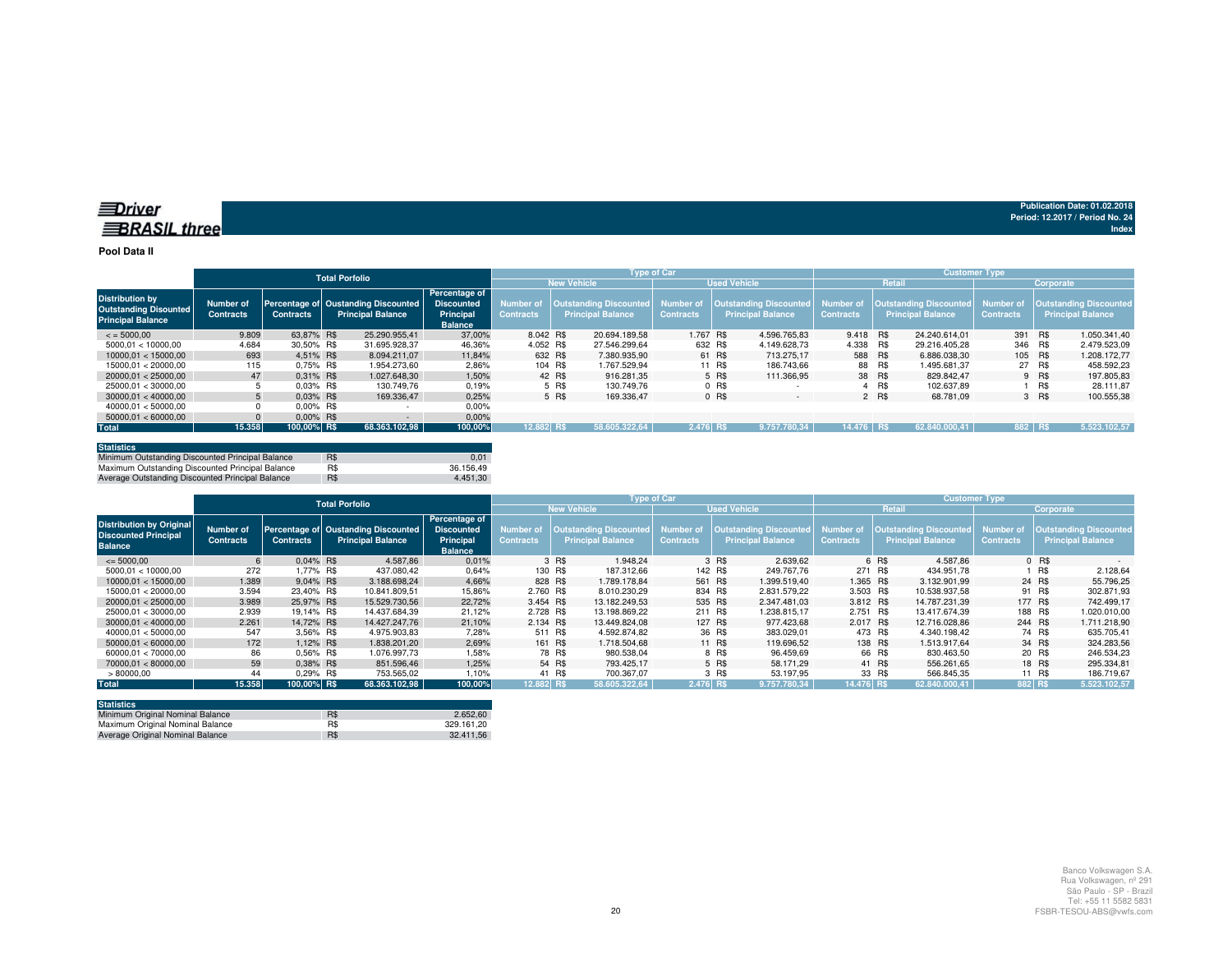| ≡Driver             |  |
|---------------------|--|
| <b>BRASIL three</b> |  |

#### **Pool Data III**

|                                 |                  |                  | <b>Total Porfolio</b> |                                                |                |                    |        | <b>Type of Car</b>            |                     |       |                          | <b>Customer Type</b> |                          |                  |                                                                                                              |  |  |
|---------------------------------|------------------|------------------|-----------------------|------------------------------------------------|----------------|--------------------|--------|-------------------------------|---------------------|-------|--------------------------|----------------------|--------------------------|------------------|--------------------------------------------------------------------------------------------------------------|--|--|
|                                 |                  |                  |                       |                                                |                | <b>New Vehicle</b> |        |                               | <b>Used Vehicle</b> |       |                          |                      | <b>Retail</b>            | Corporate        |                                                                                                              |  |  |
|                                 |                  |                  |                       |                                                | Percentage of  |                    |        |                               |                     |       |                          |                      |                          |                  |                                                                                                              |  |  |
| <b>Distribution by Original</b> | Number of        |                  |                       | Percentage of Oustanding Discounted Discounted |                | Number of          |        | <b>Outstanding Discounted</b> |                     |       |                          |                      |                          |                  | Number of   Outstanding Discounted   Number of   Outstanding Discounted   Number of   Outstanding Discounted |  |  |
| <b>Term</b>                     | <b>Contracts</b> | <b>Contracts</b> |                       | <b>Principal Balance</b>                       | Principal      | <b>Contracts</b>   |        | <b>Principal Balance</b>      | <b>Contracts</b>    |       | <b>Principal Balance</b> | <b>Contracts</b>     | <b>Principal Balance</b> | <b>Contracts</b> | <b>Principal Balance</b>                                                                                     |  |  |
|                                 |                  |                  |                       |                                                | <b>Balance</b> |                    |        |                               |                     |       |                          |                      |                          |                  |                                                                                                              |  |  |
| $01 - 12$                       |                  |                  |                       |                                                |                |                    |        |                               |                     |       |                          |                      |                          |                  |                                                                                                              |  |  |
| $13 - 24$                       | 25               | 0.16% R\$        |                       | 70.779.22                                      | 0,10%          |                    | 21 R\$ | 61.559.19                     |                     | 4 R\$ | 9.220.03                 | 16                   | 57.429                   |                  | 13.350                                                                                                       |  |  |
| $25 - 36$                       | 7.142            | 46.50% R\$       |                       | 28.942.196.96                                  | 42.34%         | 6.081 R\$          |        | 24.815.584,55                 | 1.061 R\$           |       | 4.126.612.41             | 6.534                | 25.104.232               | 608              | 3.837.965                                                                                                    |  |  |
| 37 - 48                         | 5.346            | 34,81% R\$       |                       | 27.157.342,22                                  | 39,73%         | 4.151 R\$          |        | 22.480.820.93                 | 1.195 R\$           |       | 4.676.521.29             | 5.125                | 25.743.203               | 221              | 1.414.140                                                                                                    |  |  |
| $49 - 60$                       | 2.845            | 18.52% R\$       |                       | 12.192.784.58                                  | 17.84%         | 2.629 R\$          |        | 11.247.357.97                 | 216 R\$             |       | 945.426.61               | 2.801                | 11.935.137               | 44               | 257.647                                                                                                      |  |  |
| <b>Total</b>                    | 15.358           | 100,00% R\$      |                       | 68.363.102,98                                  | 100,00%        | 12.882 R\$         |        | 58.605.322,64                 | 2.476 R\$           |       | 9.757.780,34             | 14.476 R\$           | 62.840.000,41            | 882 R\$          | 5.523.102,57                                                                                                 |  |  |
|                                 |                  |                  |                       |                                                |                |                    |        |                               |                     |       |                          |                      |                          |                  |                                                                                                              |  |  |

| <b>Statistics</b>              |      |
|--------------------------------|------|
| Minimum Original Term          |      |
| Maximum Original Term          |      |
| Weighted Average Original Term | 44.9 |

|                        |                  |                  | <b>Total Porfolio</b>               |                   |                  |                          | <b>Type of Car</b> |                                                                                                                          | <b>Customer Type</b> |                          |                  |                               |  |  |  |
|------------------------|------------------|------------------|-------------------------------------|-------------------|------------------|--------------------------|--------------------|--------------------------------------------------------------------------------------------------------------------------|----------------------|--------------------------|------------------|-------------------------------|--|--|--|
|                        |                  |                  |                                     |                   |                  | <b>New Vehicle</b>       |                    | <b>Used Vehicle</b>                                                                                                      |                      | Retail                   | Corporate        |                               |  |  |  |
|                        |                  |                  |                                     | Percentage of     |                  |                          |                    |                                                                                                                          |                      |                          |                  |                               |  |  |  |
| <b>Distribution by</b> | Number of        |                  | Percentage of Oustanding Discounted | <b>Discounted</b> |                  |                          |                    | Number of   Outstanding Discounted   Number of   Outstanding Discounted   Number of   Outstanding Discounted   Number of |                      |                          |                  | <b>Outstanding Discounted</b> |  |  |  |
| <b>Remaining Term</b>  | <b>Contracts</b> | <b>Contracts</b> | <b>Principal Balance</b>            | Principal         | <b>Contracts</b> | <b>Principal Balance</b> | <b>Contracts</b>   | <b>Principal Balance</b>                                                                                                 | <b>Contracts</b>     | <b>Principal Balance</b> | <b>Contracts</b> | <b>Principal Balance</b>      |  |  |  |
|                        |                  |                  |                                     | <b>Balance</b>    |                  |                          |                    |                                                                                                                          |                      |                          |                  |                               |  |  |  |
| $01 - 12$              | 15.182           | 98.85% R\$       | 66.172.542.48                       | 96,80%            | 12.749 R\$       | 56.852.251.51            | 2.433 R\$          | 9.320.290.97                                                                                                             | 14.318 R\$           | 60.941.593.20            |                  | 864 R\$<br>5.230.949,28       |  |  |  |
| $13 - 24$              | 176              | 1.15% R\$        | 2.190.560,50                        | 3,20%             | 133 R\$          | 1.753.071.13             |                    | 43 R\$<br>437.489,37                                                                                                     |                      | 158 R\$<br>1.898.407,21  |                  | 18 R\$<br>292.153,29          |  |  |  |
| $25 - 36$              |                  | $0.00\%$ R\$     |                                     | 0,00%<br>$\sim$   |                  |                          |                    |                                                                                                                          |                      |                          |                  |                               |  |  |  |
| 37 - 48                |                  |                  |                                     |                   |                  |                          |                    |                                                                                                                          |                      |                          |                  |                               |  |  |  |
| $49 - 60$              |                  |                  |                                     |                   |                  |                          |                    |                                                                                                                          |                      |                          |                  |                               |  |  |  |
| <b>Total</b>           | 15.358           | 100.00% R\$      | 68.363.102,98                       | 100,00%           | 12.882 RS        | 58.605.322.64            | 2.476 RS           | 9.757.780.34                                                                                                             | 14.476 R\$           | 62.840.000.41            | 882 R\$          | 5.523.102,57                  |  |  |  |
|                        |                  |                  |                                     |                   |                  |                          |                    |                                                                                                                          |                      |                          |                  |                               |  |  |  |

| <b>Statistics</b>               |                |
|---------------------------------|----------------|
| Minimum Remaining Term          |                |
| Maximum Remaining Term          |                |
| Weighted Average Remaining Term | 8 <sub>c</sub> |
|                                 |                |

|                                            |                               |                  | <b>Total Porfolio</b>                                           |                                                                          |                  |                          | <b>Type of Car</b> |                          | <b>Customer Type</b> |                          |                  |                                                                                                                                                                         |  |  |  |
|--------------------------------------------|-------------------------------|------------------|-----------------------------------------------------------------|--------------------------------------------------------------------------|------------------|--------------------------|--------------------|--------------------------|----------------------|--------------------------|------------------|-------------------------------------------------------------------------------------------------------------------------------------------------------------------------|--|--|--|
|                                            |                               |                  |                                                                 |                                                                          |                  | <b>New Vehicle</b>       |                    | <b>Used Vehicle</b>      |                      | Retail                   | Corporate        |                                                                                                                                                                         |  |  |  |
| <b>Distribution by</b><br><b>Seasoning</b> | Number of<br><b>Contracts</b> | <b>Contracts</b> | Percentage of Oustanding Discounted<br><b>Principal Balance</b> | <b>Percentage of</b><br><b>Discounted</b><br>Principal<br><b>Balance</b> | <b>Contracts</b> | <b>Principal Balance</b> | <b>Contracts</b>   | <b>Principal Balance</b> | <b>Contracts</b>     | <b>Principal Balance</b> | <b>Contracts</b> | Number of  Outstanding Discounted  Number of  Outstanding Discounted  Number of  Outstanding Discounted  Number of  Outstanding Discounted <br><b>Principal Balance</b> |  |  |  |
| $01 - 12$                                  |                               |                  |                                                                 |                                                                          |                  |                          |                    |                          |                      |                          |                  |                                                                                                                                                                         |  |  |  |
| 13 - 24                                    | 97                            | $0.63\%$ R\$     | 1.014.880.48                                                    | 1,48%                                                                    |                  | 72 R\$<br>810.590,16     |                    | 25 R\$<br>204.290,32     |                      | 74 R\$<br>732.251.33     |                  | 23 R\$<br>282.629,15                                                                                                                                                    |  |  |  |
| $25 - 36$                                  | 7.546                         | 49.13% R\$       | 32.077.652.62                                                   | 46.92%                                                                   | 6.420 R\$        | 27.501.364.91            | 1.126 R\$          | 4.576.287.71             | 6.928 R\$            | 28.275.764.27            | 618 R\$          | 3.801.888,35                                                                                                                                                            |  |  |  |
| $37 - 48$                                  | 5.035                         | 32.78% R\$       | 24.439.049.00                                                   | 35,75%                                                                   | 3.908 R\$        | 20.281.027.50            | 1.127 R\$          | 4.158.021,50             | 4.835 R\$            | 23.227.103.82            | 200 R\$          | 1.211.945,18                                                                                                                                                            |  |  |  |
| $49 - 60$                                  | 2.680                         | 17,45% R\$       | 10.831.520,88                                                   | 15,84%                                                                   | 2.482 R\$        | 10.012.340,07            |                    | 198 R\$<br>819.180,81    | 2.639 R\$            | 10.604.880,99            |                  | 41 R\$<br>226.639,89                                                                                                                                                    |  |  |  |
| 61 - 72                                    |                               |                  |                                                                 |                                                                          |                  |                          |                    |                          |                      |                          |                  |                                                                                                                                                                         |  |  |  |
| <b>Total</b>                               | 15.358                        | 100.00% R\$      | 68.363.102,98                                                   | 100,00%                                                                  | 12.882 R\$       | 58.605.322.64   '        | 2.476 RS           | 9.757.780.34             | 14.476 R\$           | 62.840.000,41            | 882 R\$          | 5.523.102,57                                                                                                                                                            |  |  |  |
|                                            |                               |                  |                                                                 |                                                                          |                  |                          |                    |                          |                      |                          |                  |                                                                                                                                                                         |  |  |  |

| <b>Statistics</b>                 |      |
|-----------------------------------|------|
| Minimum Seasoning                 |      |
| Maximum Seasoning                 | 60   |
| <b>Weighted Average Seasoning</b> | 37.0 |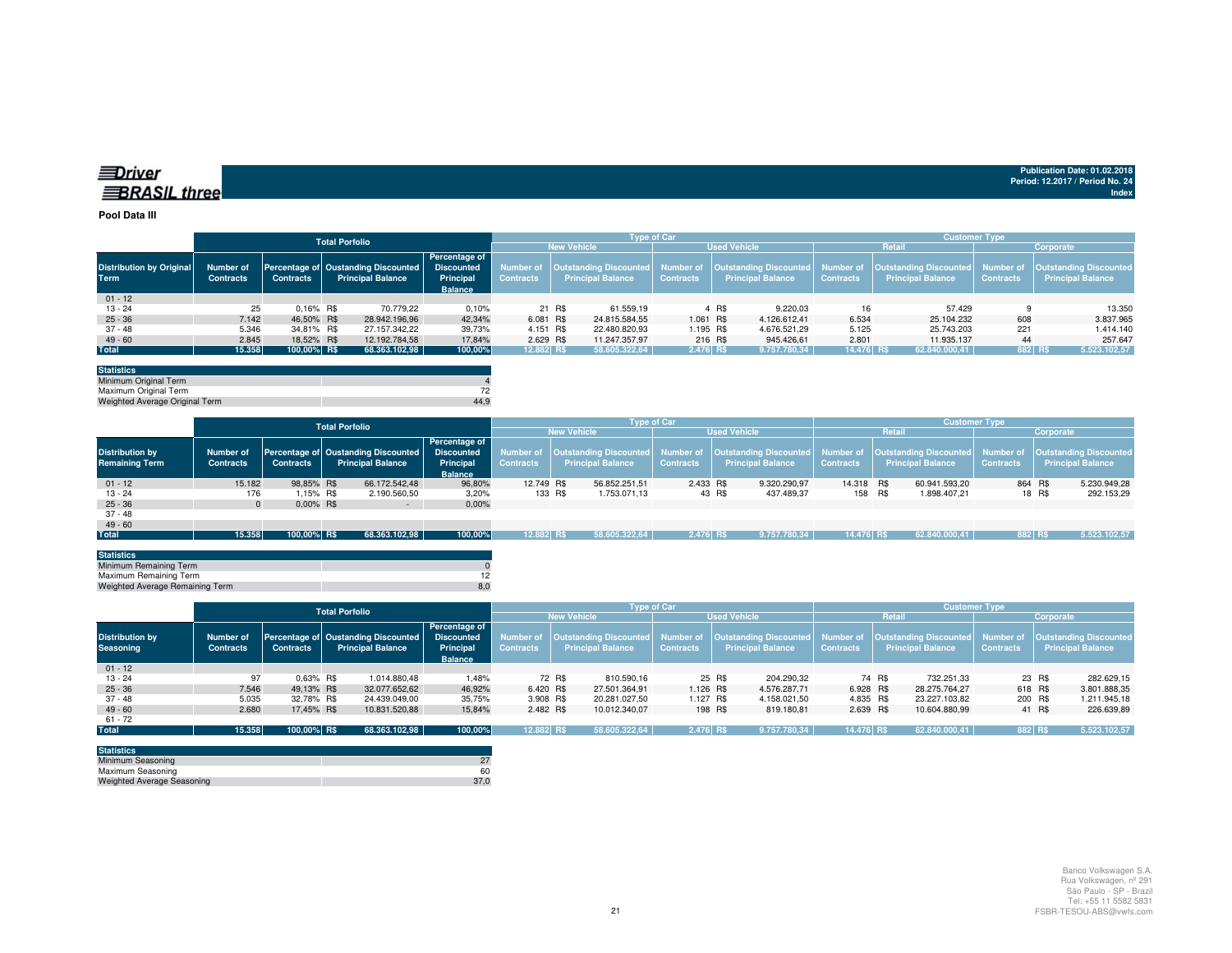### *<u>IDriver</u>* **BRASIL** three

**Publication Date: 01.02.2018Period: 12.2017 / Period No. 24 Index**

**Pool Data IV**

|                              |                                      |                  | <b>Total Porfolio</b>                                                       |                                                     |                    |                          |                     | <b>Type of Car</b> |         | <b>Customer Type</b>     |                  |         |                          |                  |                                                                                                                                                                         |
|------------------------------|--------------------------------------|------------------|-----------------------------------------------------------------------------|-----------------------------------------------------|--------------------|--------------------------|---------------------|--------------------|---------|--------------------------|------------------|---------|--------------------------|------------------|-------------------------------------------------------------------------------------------------------------------------------------------------------------------------|
|                              |                                      |                  |                                                                             |                                                     | <b>New Vehicle</b> |                          | <b>Used Vehicle</b> |                    |         |                          | Retail           |         |                          | Corporate        |                                                                                                                                                                         |
| <b>Distribution by brand</b> | <b>Number of</b><br><b>Contracts</b> | <b>Contracts</b> | Percentage of Outstanding Discounted Discounted<br><b>Principal Balance</b> | <b>Percentage of</b><br>Principal<br><b>Balance</b> | <b>Contracts</b>   | <b>Principal Balance</b> |                     | <b>Contracts</b>   |         | <b>Principal Balance</b> | <b>Contracts</b> |         | <b>Principal Balance</b> | <b>Contracts</b> | Number of  Outstanding Discounted  Number of  Outstanding Discounted  Number of  Outstanding Discounted  Number of  Outstanding Discounted <br><b>Principal Balance</b> |
| <b>AUDI</b>                  | 130                                  | 0.85% R\$        | 1.470.462.68                                                                | 2,15%                                               |                    | 123 R\$                  | 1.394.152.05        |                    | 7 R\$   | 76.310.63                |                  | 118 R\$ | 1.342.196.75             |                  | 128.265,93<br>12 R\$                                                                                                                                                    |
| <b>SEAT</b>                  |                                      |                  |                                                                             |                                                     |                    |                          |                     |                    |         |                          |                  |         |                          |                  |                                                                                                                                                                         |
| VW C&L                       | 14.244                               | 92.75% R\$       | 63.008.723.33                                                               | 92.17%                                              | 12.718 R\$         |                          | 56.994.179.00       | 1.526 R\$          |         | 6.014.544.33             | 13.398 R\$       |         | 57.774.095.56            |                  | 846 R\$<br>5.234.627.77                                                                                                                                                 |
| OTHER BRANDS                 | 984                                  | 6.41% R\$        | 3.883.916.97                                                                | 5,68%                                               |                    | 41 R\$                   | 216.991.59          |                    | 943 R\$ | 3.666.925,38             |                  | 960 R\$ | 3.723.708.10             |                  | 24 R\$<br>160.208,87                                                                                                                                                    |
| Total                        | 15.358                               | 100.00% R\$      | 68.363.102,98                                                               | 100.00%                                             | 12.882 R\$         |                          | 58.605.322.64       | 2.476 R\$          |         | 9.757.780.34             | 14.476 R\$       |         | 62.840.000.41            |                  | 882 RS<br>5.523.102,57                                                                                                                                                  |

|                                                             |                               |                  | <b>Total Porfolio</b>                                            |                                                                   |                                      | Type of Car                                               |                                      | <b>Customer Type</b> |                                                           |                               |               |                                                           |                                      |            |                                                           |  |
|-------------------------------------------------------------|-------------------------------|------------------|------------------------------------------------------------------|-------------------------------------------------------------------|--------------------------------------|-----------------------------------------------------------|--------------------------------------|----------------------|-----------------------------------------------------------|-------------------------------|---------------|-----------------------------------------------------------|--------------------------------------|------------|-----------------------------------------------------------|--|
|                                                             |                               |                  |                                                                  |                                                                   |                                      | <b>New Vehicle</b>                                        |                                      |                      | <b>Used Vehicle</b>                                       |                               | <b>Retail</b> |                                                           |                                      | Corporate  |                                                           |  |
| <b>Distribution by</b><br>Geographic<br><b>Distribution</b> | Number of<br><b>Contracts</b> | <b>Contracts</b> | Percentage of Outstanding Discounted<br><b>Principal Balance</b> | Percentage of<br><b>Discounted</b><br>Principal<br><b>Balance</b> | <b>Number of</b><br><b>Contracts</b> | <b>Outstanding Discounted</b><br><b>Principal Balance</b> | <b>Number of</b><br><b>Contracts</b> |                      | <b>Outstanding Discounted</b><br><b>Principal Balance</b> | Number of<br><b>Contracts</b> |               | <b>Outstanding Discounted</b><br><b>Principal Balance</b> | <b>Number of</b><br><b>Contracts</b> |            | <b>Outstanding Discounted</b><br><b>Principal Balance</b> |  |
| AC                                                          | 63                            | 0.41% R\$        | 329.347,12                                                       | 0,48%                                                             |                                      | 50 R\$<br>282.999.67                                      |                                      | 13 R\$               | 46.347,45                                                 |                               | 59 R\$        | 306.078.23                                                |                                      | 4 R\$      | 23.268,89                                                 |  |
| AL                                                          | 210                           | 1,37% R\$        | 901.624,56                                                       | 1,32%                                                             | 185 R\$                              | 807.590,69                                                |                                      | 25 R\$               | 94.033,87                                                 | 208                           | R\$           | 865.554,94                                                | $\overline{2}$                       | <b>R\$</b> | 36.069,62                                                 |  |
| AM                                                          | 151                           | 0.98% R\$        | 667.664,91                                                       | 0,98%                                                             | 136 R\$                              | 606.502,08                                                |                                      | 15 R\$               | 61.162,83                                                 | 121 R\$                       |               | 482.565,39                                                |                                      | 30 R\$     | 185.099,52                                                |  |
| AP                                                          | 60                            | 0.39% R\$        | 339.374.15                                                       | 0,50%                                                             |                                      | 59 R\$<br>335.044.95                                      |                                      | 1 R\$                | 4.329,20                                                  | 58                            | R\$           | 332.054.18                                                | $\overline{2}$                       | <b>R\$</b> | 7.319,97                                                  |  |
| BA                                                          | 658                           | 4,28% R\$        | 2.798.920,51                                                     | 4,09%                                                             | 572 R\$                              | 2.432.447,11                                              |                                      | 86 R\$               | 366.473,40                                                | 625 R\$                       |               | 2.584.326,42                                              |                                      | 33 R\$     | 214.594,09                                                |  |
| CЕ                                                          | 496                           | 3.23% R\$        | 2.176.816.76                                                     | 3,18%                                                             | 426 R\$                              | 1.902.676,38                                              |                                      | 70 R\$               | 274.140,38                                                | 482                           | R\$           | 2.096.182,60                                              |                                      | 14 R\$     | 80.634,16                                                 |  |
| DF                                                          | 333                           | 2,17% R\$        | 1.724.505.61                                                     | 2,52%                                                             | 320 R\$                              | 1.677.972.48                                              |                                      | 13 R\$               | 46.533,13                                                 | 323                           | R\$           | 1.654.517.25                                              |                                      | 10 R\$     | 69.988,36                                                 |  |
| ES                                                          | 247                           | 1,61% R\$        | 1.090.057.96                                                     | 1.59%                                                             | 207 R\$                              | 960.074.48                                                |                                      | 40 R\$               | 129.983.48                                                | 235                           | R\$           | 1.009.246,03                                              |                                      | 12 R\$     | 80.811,93                                                 |  |
| GO                                                          | 719                           | 4.68% R\$        | 3.043.730.77                                                     | 4,45%                                                             | 588 R\$                              | 2.548.150.76                                              |                                      | 131 R\$              | 495.580,01                                                | 682 R\$                       |               | 2.828.478.15                                              | 37                                   | R\$        | 215.252,62                                                |  |
| MA                                                          | 280                           | 1.82% R\$        | 1.314.472.03                                                     | 1,92%                                                             | 272 R\$                              | 1.283.867,57                                              |                                      | 8 R\$                | 30.604,46                                                 | 271                           | R\$           | 1.272.786,92                                              | 9                                    | R\$        | 41.685,11                                                 |  |
| <b>MG</b>                                                   | 1.359                         | 8.85% R\$        | 5.893.237.40                                                     | 8,62%                                                             | 1.147 R\$                            | 5.130.971.58                                              |                                      | 212 R\$              | 762.265.82                                                | 1.252 R\$                     |               | 5.192.167.62                                              | 107                                  | R\$        | 701.069,78                                                |  |
| <b>MS</b>                                                   | 300                           | 1,95% R\$        | 1.234.696,29                                                     | 1,81%                                                             | 262 R\$                              | 1.124.167,49                                              |                                      | 38 R\$               | 110.528,80                                                | 285                           | R\$           | 1.163.384.67                                              |                                      | 15 R\$     | 71.311,62                                                 |  |
| MT                                                          | 236                           | 1,54% R\$        | 1.114.284,94                                                     | 1,63%                                                             | 214 R\$                              | 1.013.869,50                                              |                                      | 22 R\$               | 100.415,44                                                | 219 R\$                       |               | 1.010.414,99                                              |                                      | 17 R\$     | 103.869,95                                                |  |
| PA                                                          | 378                           | 2,46% R\$        | 1.860.684.38                                                     | 2,72%                                                             | 316 R\$                              | 1.587.246.57                                              |                                      | 62 R\$               | 273.437,81                                                | 361                           | R\$           | 1.723.656,11                                              | 17                                   | R\$        | 137.028,27                                                |  |
| PB                                                          | 329                           | 2,14% R\$        | 1.439.805,84                                                     | 2,11%                                                             | 305 R\$                              | 1.356.942,77                                              |                                      | 24 R\$               | 82.863,07                                                 | 320 R\$                       |               | 1.391.876,14                                              |                                      | 9 R\$      | 47.929,70                                                 |  |
| PE                                                          | 605                           | 3.94% R\$        | 2.571.311,55                                                     | 3,76%                                                             | 544 R\$                              | 2.373.262,89                                              |                                      | 61 R\$               | 198.048,66                                                | 583                           | R\$           | 2.442.218,95                                              |                                      | 22 R\$     | 129.092,60                                                |  |
| PI                                                          | 265                           | 1.73% R\$        | 1.142.213.24                                                     | 1,67%                                                             | 257 R\$                              | 1.120.884.38                                              |                                      | 8 R\$                | 21.328,86                                                 | 262 R\$                       |               | 1.134.223.24                                              |                                      | 3 R\$      | 7.990.00                                                  |  |
| <b>PR</b>                                                   | 845                           | 5.50% R\$        | 3.897.013.04                                                     | 5,70%                                                             | 679 R\$                              | 3.307.155.25                                              |                                      | 166 R\$              | 589.857.79                                                | 771 R\$                       |               | 3.405.868,16                                              |                                      | 74 R\$     | 491.144.88                                                |  |
| <b>RJ</b>                                                   | 1.048                         | 6,82% R\$        | 4.832.112,41                                                     | 7,07%                                                             | 896 R\$                              | 4.206.119,38                                              |                                      | 152 R\$              | 625.993,03                                                | 995 R\$                       |               | 4.519.436,70                                              | 53                                   | R\$        | 312.675,71                                                |  |
| <b>RN</b>                                                   | 202                           | 1,32% R\$        | 878.334,29                                                       | 1,28%                                                             | 186 R\$                              | 801.875,52                                                |                                      | 16 R\$               | 76.458,77                                                 | 190                           | R\$           | 791.616,33                                                |                                      | 12 R\$     | 86.717,96                                                 |  |
| <b>RO</b>                                                   | 158                           | 1,03% R\$        | 783.863,68                                                       | 1,15%                                                             |                                      | 134 R\$<br>691.942.12                                     |                                      | 24 R\$               | 91.921.56                                                 | 154 R\$                       |               | 753.919.05                                                |                                      | 4 R\$      | 29.944,63                                                 |  |
| <b>RR</b>                                                   | 30                            | 0,20% R\$        | 146.808,08                                                       | 0,21%                                                             |                                      | 27 R\$<br>134.392,71                                      |                                      | 3 R\$                | 12.415,37                                                 | 26                            | <b>R\$</b>    | 127.388,33                                                | 4                                    | R\$        | 19.419,75                                                 |  |
| <b>RS</b>                                                   | 1.099                         | 7,16% R\$        | 4.541.331.84                                                     | 6,64%                                                             | 927 R\$                              | 3.929.251,64                                              |                                      | 172 R\$              | 612.080,20                                                | 1.018                         | <b>R\$</b>    | 4.064.638,67                                              | 81                                   | R\$        | 476.693,17                                                |  |
| SC                                                          | 1.126                         | 7,33% R\$        | 5.034.053,64                                                     | 7,36%                                                             | 940 R\$                              | 4.253.533,65                                              |                                      | 186 R\$              | 780.519.99                                                | 1.064                         | R\$           | 4.674.355,37                                              | 62                                   | R\$        | 359.698,27                                                |  |
| <b>SE</b>                                                   | 171                           | 1.11% R\$        | 795.555.28                                                       | 1,16%                                                             | 143 R\$                              | 691.070.14                                                |                                      | 28 R\$               | 104.485.14                                                | 160                           | R\$           | 731.083.25                                                |                                      | 11 R\$     | 64.472,03                                                 |  |
| <b>SP</b>                                                   | 3.893                         | 25.35% R\$       | 17.388.931.35                                                    | 25,44%                                                            | 2.997 R\$                            | 13.648.861.88                                             |                                      | 896 R\$              | 3.740.069.47                                              | 3.664 R\$                     |               | 15.901.640,62                                             | 229                                  | R\$        | 1.487.290,73                                              |  |
| <b>TO</b>                                                   | 97                            | 0.63% R\$        | 422.351,35                                                       | 0,62%                                                             |                                      | 93 R\$<br>396.449.00                                      |                                      | 4 R\$                | 25.902,35                                                 |                               | 88 R\$        | 380.322.10                                                |                                      | 9 R\$      | 42.029.25                                                 |  |
| <b>Total</b>                                                | 15.358                        | 100,00% R\$      | 68.363.102,98                                                    | 100.00%                                                           | 12.882 RS                            | 58.605.322.64                                             | 2.476 RS                             |                      | 9.757.780.34                                              | 14.476 RS                     |               | 62.840.000.41                                             | 882 R\$                              |            | 5.523.102.57                                              |  |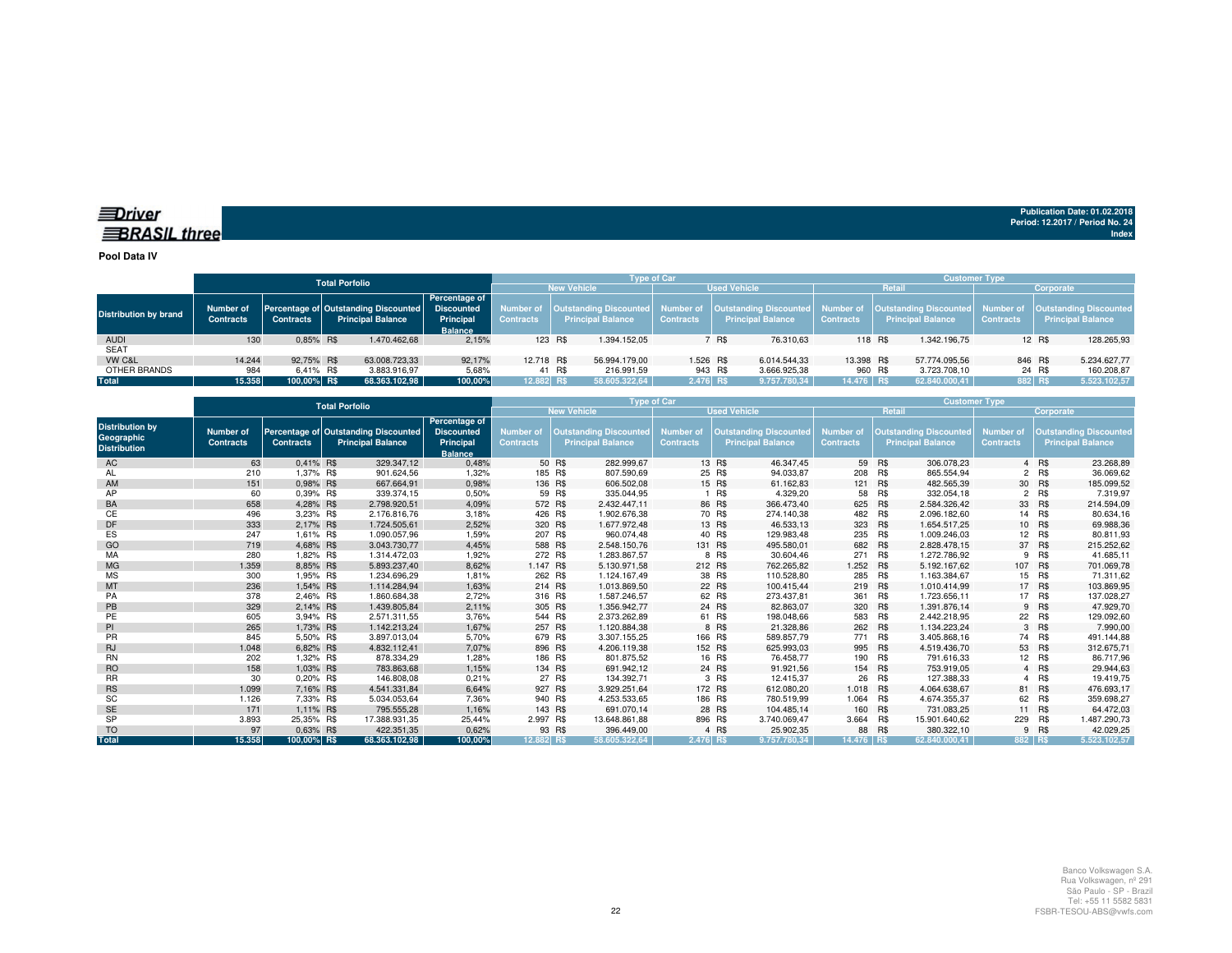| Publication Date: 01.02.2018    |  |
|---------------------------------|--|
| Period: 12.2017 / Period No. 24 |  |
| Index                           |  |

### *<u>IDriver</u>* **BRASIL** three

**Pool Data V**

|                                         |                             | <b>Total Porfolio</b>                |                                   |  |                                                              |                                                                   |                                      | <b>Type of Car</b> |                                                              |                                      | <b>Customer Type</b> |                                                              |                               |         |                                                              |                                      |           |                                                              |
|-----------------------------------------|-----------------------------|--------------------------------------|-----------------------------------|--|--------------------------------------------------------------|-------------------------------------------------------------------|--------------------------------------|--------------------|--------------------------------------------------------------|--------------------------------------|----------------------|--------------------------------------------------------------|-------------------------------|---------|--------------------------------------------------------------|--------------------------------------|-----------|--------------------------------------------------------------|
|                                         |                             |                                      |                                   |  |                                                              |                                                                   |                                      |                    | <b>New Vehicle</b>                                           |                                      |                      | <b>Used Vehicle</b>                                          |                               |         | Retail                                                       |                                      | Corporate |                                                              |
| <b>Distribution by Brand</b><br>& Model | <b>Model</b>                | <b>Number of</b><br><b>Contracts</b> | Percentage of<br><b>Contracts</b> |  | Outstanding<br><b>Discounted Principal</b><br><b>Balance</b> | Percentage of<br><b>Discounted</b><br>Principal<br><b>Balance</b> | <b>Number of</b><br><b>Contracts</b> |                    | Outstanding<br><b>Discounted Principal</b><br><b>Balance</b> | <b>Number of</b><br><b>Contracts</b> |                      | Outstanding<br><b>Discounted Principal</b><br><b>Balance</b> | Number of<br><b>Contracts</b> |         | Outstanding<br><b>Discounted Principal</b><br><b>Balance</b> | <b>Number of</b><br><b>Contracts</b> |           | Outstanding<br><b>Discounted Principal</b><br><b>Balance</b> |
| <b>VW</b>                               | <b>AMAROK</b>               | 146                                  | 0.95% R\$                         |  | 1.805.762,15                                                 | 2,64%                                                             | 127 R\$                              |                    | 1.589.477,06                                                 |                                      | 19 R\$               | 216.285,09                                                   |                               | 95 R\$  | 1.118.849,48                                                 |                                      | 51 R\$    | 686.912,67                                                   |
|                                         | <b>BORA</b>                 | 3                                    | 0,02% R\$                         |  | 9.890,56                                                     | 0,01%                                                             |                                      | 0 R\$              |                                                              |                                      | 3 R\$                | 9.890,56                                                     |                               | 3 R\$   | 9.890,56                                                     |                                      | 0 R\$     |                                                              |
|                                         | <b>CROSSFOX</b>             | 155                                  | 1,01% R\$                         |  | 867.529,21                                                   | 1,27%                                                             | 109 R\$                              |                    | 651.313,66                                                   |                                      | 46 R\$               | 216.215,55                                                   | 150 R\$                       |         | 840.019,67                                                   |                                      | 5 R\$     | 27.509,54                                                    |
|                                         | <b>FOX</b>                  | 3.626                                | 23,61% R\$                        |  | 15.034.955,51                                                | 21,99%                                                            | 3.329 R\$                            |                    | 13.882.802,96                                                |                                      | 297 R\$              | 1.152.152,55                                                 | 3.510 R\$                     |         | 14.409.918,83                                                | 116 R\$                              |           | 625.036,68                                                   |
|                                         | <b>FUSCA</b>                |                                      | 0,01% R\$                         |  | 9.738,89                                                     | 0,01%                                                             |                                      | 1 R\$              | 9.738,89                                                     |                                      | 0 R\$                |                                                              |                               | 1 R\$   | 9.738,89                                                     |                                      | 0 R\$     |                                                              |
|                                         | GOL                         | 5.080                                | 33,08% R\$                        |  | 20.381.968,92                                                | 29,81%                                                            | 4.463 R\$                            |                    | 18.417.812,51                                                | 617 R\$                              |                      | 1.964.156,41                                                 | 4.859 R\$                     |         | 19.187.200,00                                                | 221 R\$                              |           | 1.194.768,92                                                 |
|                                         | <b>GOLF</b>                 | 115                                  | 0,75% R\$                         |  | 1.038.902,08                                                 | 1,52%                                                             |                                      | 82 R\$             | 860.143,32                                                   |                                      | 33 R\$               | 178.758,76                                                   | 108 R\$                       |         | 962.032,96                                                   |                                      | 7 R\$     | 76.869,12                                                    |
|                                         | <b>JETTA</b>                | 104                                  | 0.68% R\$                         |  | 985.706,09                                                   | 1,44%                                                             |                                      | 84 R\$             | 832.018,66                                                   |                                      | 20 R\$               | 153.687,43                                                   |                               | 95 R\$  | 893.422,01                                                   |                                      | 9 R\$     | 92.284,08                                                    |
|                                         | <b>KOMBI</b>                | 30                                   | 0,20% R\$                         |  | 108.649,20                                                   | 0,16%                                                             |                                      | 13 R\$             | 40.061,04                                                    |                                      | 17 R\$               | 68.588,16                                                    |                               | 25 R\$  | 93.279,36                                                    |                                      | 5 R\$     | 15.369,84                                                    |
|                                         | <b>NEW BEETLE</b>           | 5                                    | 0.03% R\$                         |  | 25.511,10                                                    | 0,04%                                                             |                                      | 0 R\$              |                                                              |                                      | 5 R\$                | 25.511,10                                                    |                               | 5 R\$   | 25.511,10                                                    |                                      | 0 R\$     |                                                              |
|                                         | <b>PARATI</b>               | 15                                   | 0.10% R\$                         |  | 44.331,22                                                    | 0.06%                                                             |                                      | 0 R\$              |                                                              |                                      | 15 R\$               | 44.331,22                                                    |                               | 15 R\$  | 44.331,22                                                    |                                      | 0 R\$     |                                                              |
|                                         | PASSAT                      | $\overline{c}$                       | 0,01% R\$                         |  | 12.846,99                                                    | 0,02%                                                             |                                      | 2 R\$              | 12.846,99                                                    |                                      | 0 R\$                |                                                              |                               | 2 R\$   | 12.846,99                                                    |                                      | $0$ R\$   |                                                              |
|                                         | <b>POLO</b>                 | 86                                   | 0.56% R\$                         |  | 358.794,07                                                   | 0,52%                                                             |                                      | 42 R\$             | 208.910,75                                                   |                                      | 44 R\$               | 149.883,32                                                   |                               | 79 R\$  | 327.771,72                                                   |                                      | 7 R\$     | 31.022,35                                                    |
|                                         | POLO SEDAN                  | 72                                   | 0,47% R\$                         |  | 460.293,06                                                   | 0,67%                                                             |                                      | 34 R\$             | 297.875,23                                                   |                                      | 38 R\$               | 162.417,83                                                   |                               | 69 R\$  | 440.483,36                                                   |                                      | 3 R\$     | 19.809,70                                                    |
|                                         | <b>SANTANA</b>              | $\Omega$                             | 0.00% R\$                         |  | $\sim$                                                       | 0,00%                                                             |                                      | 0 R\$              |                                                              |                                      | 0 R\$                |                                                              |                               | 0 R\$   |                                                              |                                      | 0 R\$     |                                                              |
|                                         | SAVEIRO                     | 1.144                                | 7,45% R\$                         |  | 6.432.089,48                                                 | 9,41%                                                             | 1.047 R\$                            |                    | 5.956.235,78                                                 |                                      | 97 R\$               | 475.853,70                                                   | 948 R\$                       |         | 5.153.258,36                                                 |                                      | 196 R\$   | 1.278.831,12                                                 |
|                                         |                             |                                      |                                   |  |                                                              |                                                                   |                                      |                    |                                                              |                                      |                      |                                                              |                               |         |                                                              |                                      |           |                                                              |
|                                         | SPACECROSS                  | 40                                   | 0.26% R\$                         |  | 232.908,88                                                   | 0,34%                                                             |                                      | 32 R\$             | 186.335,60                                                   |                                      | 8 R\$                | 46.573,28                                                    |                               | 37 R\$  | 211.771,88                                                   |                                      | 3 R\$     | 21.137,00                                                    |
|                                         | <b>SPACEFOX</b>             | 235                                  | 1,53% R\$                         |  | 1.218.803,57                                                 | 1,78%                                                             | 170 R\$                              |                    | 939.854,27                                                   |                                      | 65 R\$               | 278.949,30                                                   | 218 R\$                       |         | 1.123.317,96                                                 |                                      | 17 R\$    | 95.485,61                                                    |
|                                         | <b>TIGUAN</b>               | 10                                   | 0.07% R\$                         |  | 93.992,75                                                    | 0,14%                                                             |                                      | 6 R\$              | 44.773,83                                                    |                                      | 4 R\$                | 49.218,92                                                    |                               | 9 R\$   | 87.600,26                                                    |                                      | 1 R\$     | 6.392,49                                                     |
|                                         | <b>TOUAREG</b>              | $\Omega$                             | 0.00% R\$                         |  | $\sim$                                                       | 0,00%                                                             |                                      | 0 R\$              | $\sim$                                                       |                                      | 0 R\$                | $\sim$                                                       |                               | 0 R\$   | $\sim$                                                       |                                      | 0 R\$     |                                                              |
|                                         | <b>UP</b>                   | 1.642                                | 10,69% R\$                        |  | 6.196.433,37                                                 | 9,06%                                                             | 1.623 R\$                            |                    | 6.101.700,69                                                 |                                      | 19 R\$               | 94.732,68                                                    | 1.528 R\$                     |         | 5.660.738,71                                                 |                                      | 114 R\$   | 535.694,66                                                   |
|                                         | VOYAGE                      | 1.729                                | 11,26% R\$                        |  | 7.671.624,86                                                 | 11,22%                                                            | 1.554 R\$                            |                    | 6.962.277,76                                                 |                                      | 175 R\$              | 709.347,10                                                   | 1.638 R\$                     |         | 7.144.120,87                                                 |                                      | 91 R\$    | 527.503,99                                                   |
|                                         | OTHER VW                    | $\boldsymbol{A}$                     | 0.03% R\$                         |  | 17.991,37                                                    | 0,03%                                                             |                                      | 0 R\$              | $\sim$                                                       |                                      | 4 R\$                | 17.991,37                                                    |                               | 4 R\$   | 17.991,37                                                    |                                      | 0 R\$     |                                                              |
| <b>Sub-Total VW</b>                     |                             | 14.244                               | 92,75% R\$                        |  | 63.008.723.33                                                | 92,17%                                                            | 12.718 RS                            |                    | 56.994.179.00                                                | 1.526 R\$                            |                      | 6.014.544.33                                                 | 13.398 RS                     |         | 57.774.095.56                                                | 846 R\$                              |           | 5.234.627.77                                                 |
| Audi                                    | A1                          |                                      | 0.01% R\$                         |  | 11.279.23                                                    | 0,02%                                                             |                                      | 0 R\$              | $\sim$                                                       |                                      | 1 R\$                | 11.279,23                                                    |                               | 1 R\$   | 11.279,23                                                    |                                      | 0 R\$     |                                                              |
|                                         | A3                          | 92                                   | 0.60% R\$                         |  | 896.808,49                                                   | 1,31%                                                             |                                      | 88 R\$             | 857.981,35                                                   |                                      | 4 R\$                | 38.827,14                                                    |                               | 83 R\$  | 806.885,14                                                   |                                      | 9 R\$     | 89.923,35                                                    |
|                                         | A4                          | 8<br>3                               | 0.05% R\$                         |  | 112.956,28                                                   | 0,17%                                                             |                                      | 6 R\$              | 86.752,02                                                    |                                      | 2 R\$                | 26.204,26                                                    |                               | 7 R\$   | 102.639,19                                                   |                                      | 1 R\$     | 10.317,09                                                    |
|                                         | A <sub>5</sub>              |                                      | 0,02% R\$                         |  | 45.275,30                                                    | 0,07%                                                             |                                      | 3 R\$              | 45.275,30                                                    |                                      | $0$ R\$              |                                                              |                               | 3 R\$   | 45.275,30                                                    |                                      | $0$ R\$   |                                                              |
|                                         | A7                          | $\Omega$                             | 0.00% R\$                         |  | $\sim$                                                       | 0,00%                                                             |                                      | 0 R\$              |                                                              |                                      | $0$ R\$              |                                                              |                               | $0$ R\$ |                                                              |                                      | $0$ R\$   |                                                              |
|                                         | Q3                          | 26                                   | 0.17% R\$                         |  | 404.143,38                                                   | 0,59%                                                             |                                      | 26 R\$             | 404.143,38                                                   |                                      | 0 R\$                |                                                              |                               | 24 R\$  | 376.117,89                                                   |                                      | 2 R\$     | 28.025,49                                                    |
|                                         | Q <sub>5</sub>              | $\Omega$                             | 0.00% R\$                         |  | $\sim$                                                       | 0,00%                                                             |                                      | 0 R\$              |                                                              |                                      | 0 R\$                |                                                              |                               | 0 R\$   |                                                              |                                      | 0 R\$     |                                                              |
|                                         | Q7                          | $\Omega$                             | 0.00% R\$                         |  | $\sim$                                                       | 0,00%                                                             |                                      | 0 R\$              |                                                              |                                      | $0$ R\$              |                                                              |                               | 0 R\$   |                                                              |                                      | 0 R\$     |                                                              |
|                                         | S <sub>3</sub><br><b>TT</b> | $\Omega$                             | 0,00% R\$                         |  | $\sim$                                                       | 0,00%                                                             |                                      | 0 R\$              |                                                              |                                      | $0$ R\$              |                                                              |                               | 0 R\$   |                                                              |                                      | 0 R\$     |                                                              |
|                                         |                             | $\mathbf 0$                          | 0,00% R\$                         |  | $\sim$                                                       | 0,00%                                                             |                                      | 0 R\$              |                                                              |                                      | 0 R\$                |                                                              |                               | $0$ R\$ |                                                              |                                      | $0$ R\$   |                                                              |
| <b>Sub-Total Audi</b>                   |                             | $130$                                | 0,85% R\$                         |  | 1.470.462,68                                                 | 2,15%                                                             | 123 R\$                              |                    | 1.394.152.05                                                 |                                      | <b>7 R\$</b>         | 76.310.63                                                    | 118 R\$                       |         | 1.342.196.75                                                 |                                      | $12$ R\$  | 128.265.93                                                   |
| <b>OTHER BRANDS</b>                     | <b>OTHER BRANDS</b>         | 984                                  | 6,41% R\$                         |  | 3.883.916,97                                                 | 5,68%                                                             |                                      | 41 R\$             | 216.991,59                                                   |                                      | 943 R\$              | 3.666.925,38                                                 | 960 R\$                       |         | 3.723.708,10                                                 |                                      | 24 R\$    | 160.208,87                                                   |
| <b>Sub-Total Other Brands</b>           |                             | 984                                  | 6,41% R\$                         |  | 3.883.916,97                                                 | 5,68%<br>100,00%                                                  | 41 R\$                               |                    | 216.991.59<br>58.605.322.64                                  |                                      | 943 R\$              | 3.666.925.38                                                 | 960 RS                        |         | 3.723.708.10<br>62.840.000.41                                |                                      | 24 R\$    | 160.208.87<br>5.523.102.57                                   |
| <b>Total</b>                            |                             | 15.358                               | 100,00% R\$                       |  | 68.363.102,98                                                |                                                                   | 12.882 RS                            |                    |                                                              | $2.476$ R\$                          |                      | 9.757.780,34                                                 | 14.476 R\$                    |         |                                                              | 882 R\$                              |           |                                                              |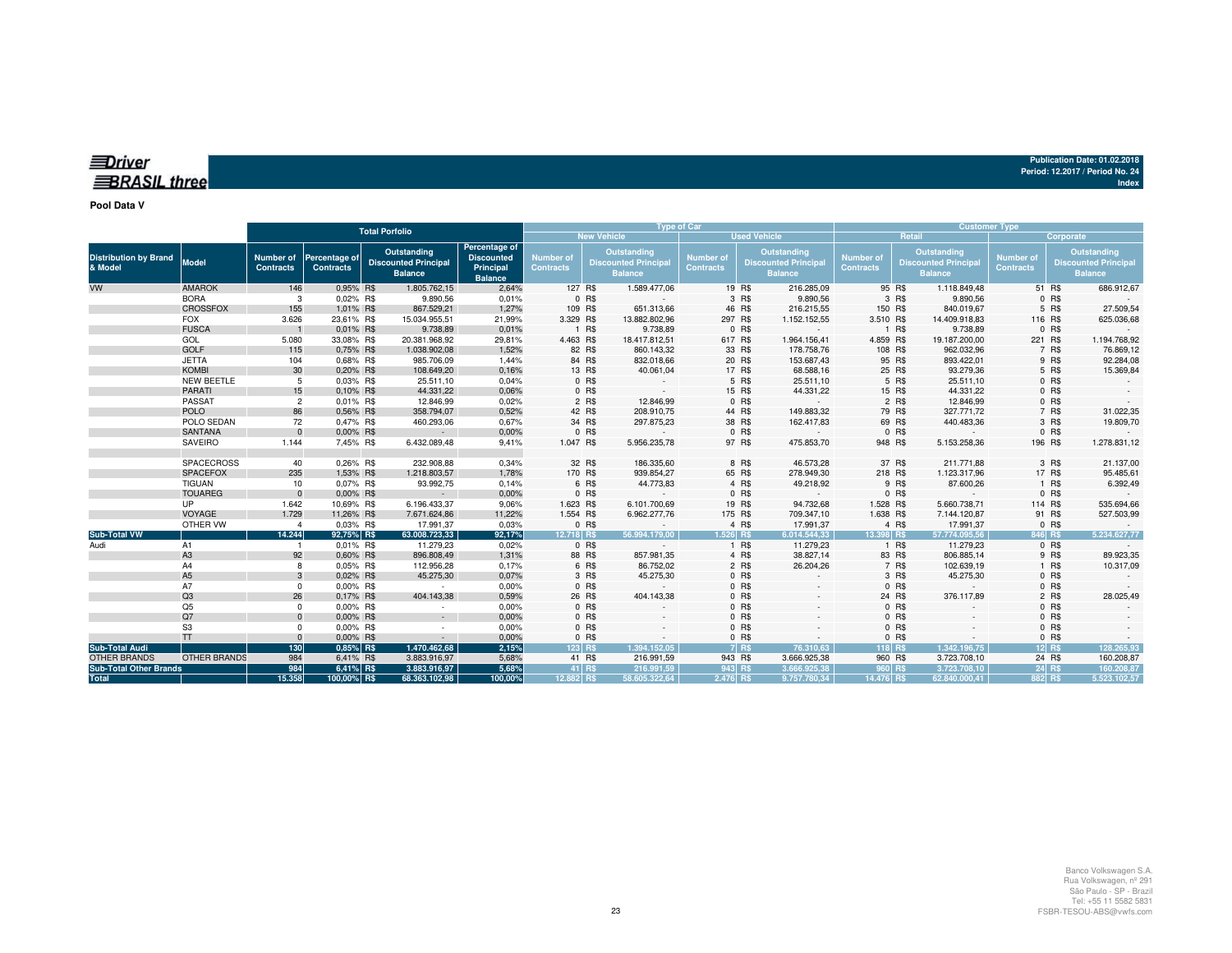# **EDriver BRASIL three**

**Publication Date: 01.02.2018 Period: 12.2017 / Period No. 24Index**

**Pool Data IV**

|                            | <b>Total Porfolio</b>                |                  |  |                                                                  |                                                                          |  |  |  |  |  |
|----------------------------|--------------------------------------|------------------|--|------------------------------------------------------------------|--------------------------------------------------------------------------|--|--|--|--|--|
| <b>EA189 Engine status</b> | <b>Number of</b><br><b>Contracts</b> | <b>Contracts</b> |  | Percentage of Outstanding Discounted<br><b>Principal Balance</b> | Percentage of<br><b>Discounted</b><br><b>Principal</b><br><b>Balance</b> |  |  |  |  |  |
| EA189 Engine               | 15                                   | 0,10% R\$        |  | 172.322,94                                                       | 0,25%                                                                    |  |  |  |  |  |
| Other                      | 15.343                               | 99,90% R\$       |  | 68.190.780,04                                                    | 99,75%                                                                   |  |  |  |  |  |
| <b>Total</b>               | 15.358                               | $100,00\%$ R\$   |  | 68.363.102,98                                                    | 100,00%                                                                  |  |  |  |  |  |